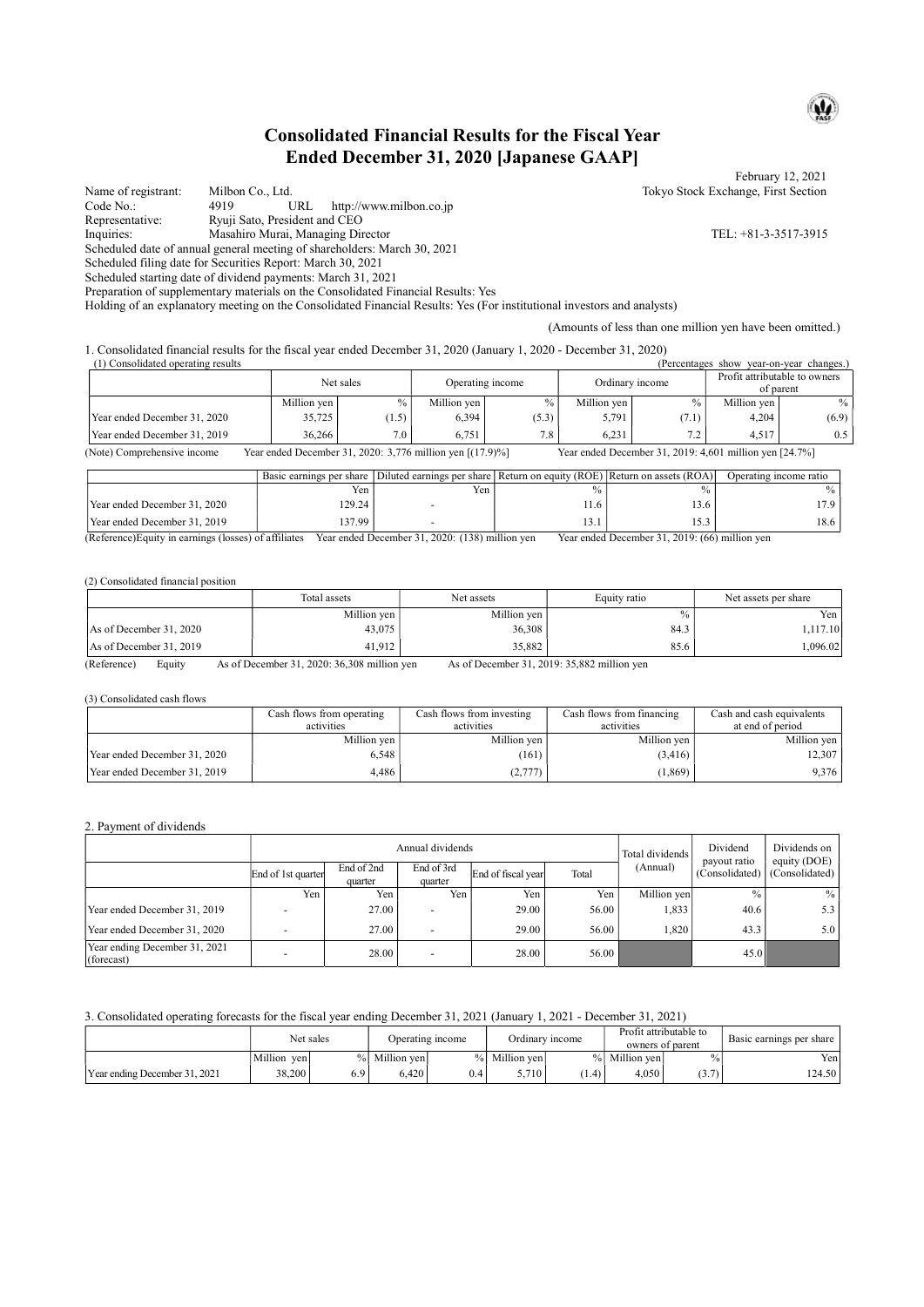\*Notes

(1) Significant changes in subsidiaries during the period

| (changes in specified subsidiaries resulting in the change in the scope of consolidation)<br>New: 1 company (Company name: Milbon (Zhejiang) Cosmetics Co., Ltd.)                          | : Yes | Exclude: 0 companies (Company name: ) |  |
|--------------------------------------------------------------------------------------------------------------------------------------------------------------------------------------------|-------|---------------------------------------|--|
| (2) Changes in accounting policies, changes in accounting estimates and retrospective restatements<br>1) Changes in accounting policies due to amendment to the accounting standards, etc. |       | None                                  |  |
| 2) Changes in accounting policies other than those in 1) above                                                                                                                             |       | None                                  |  |
| 3) Changes in accounting estimates                                                                                                                                                         |       | None                                  |  |
| 4) Retrospective restatements                                                                                                                                                              |       | None                                  |  |

(3) Number of shares issued (common stock)

1) Number of shares issued at the end of the period

(including treasury shares)

| 2) Number of treasury shares at the end of the period | As of |
|-------------------------------------------------------|-------|
|                                                       | Decen |

3) Average number of shares during the period

| As of<br>December 31, 2020     |                   | As of<br>33,117,234 shares $\overline{\text{December 31, 2019}}$ | 33,117,234 shares |
|--------------------------------|-------------------|------------------------------------------------------------------|-------------------|
| As of<br>December 31, 2020     |                   | As of<br>614,837 shares $\sum_{\text{December 31, 2019}}$        | 378,250 shares    |
| Year ended December<br>31.2020 | 32,529,606 shares | Year ended December<br>.2019                                     | 32,739,355 shares |

\*These financial statements are not subject to the review of the quarterly financial statements by a certified public accountant or an audit corporation.

\*Explanation on the appropriate use of operating forecasts and other special instructions

Operating forecasts and other statements regarding the future presented in these materials are based on information currently available and certain assumptions deemed to be reasonable, and actual performance may differ substantially due to various factors.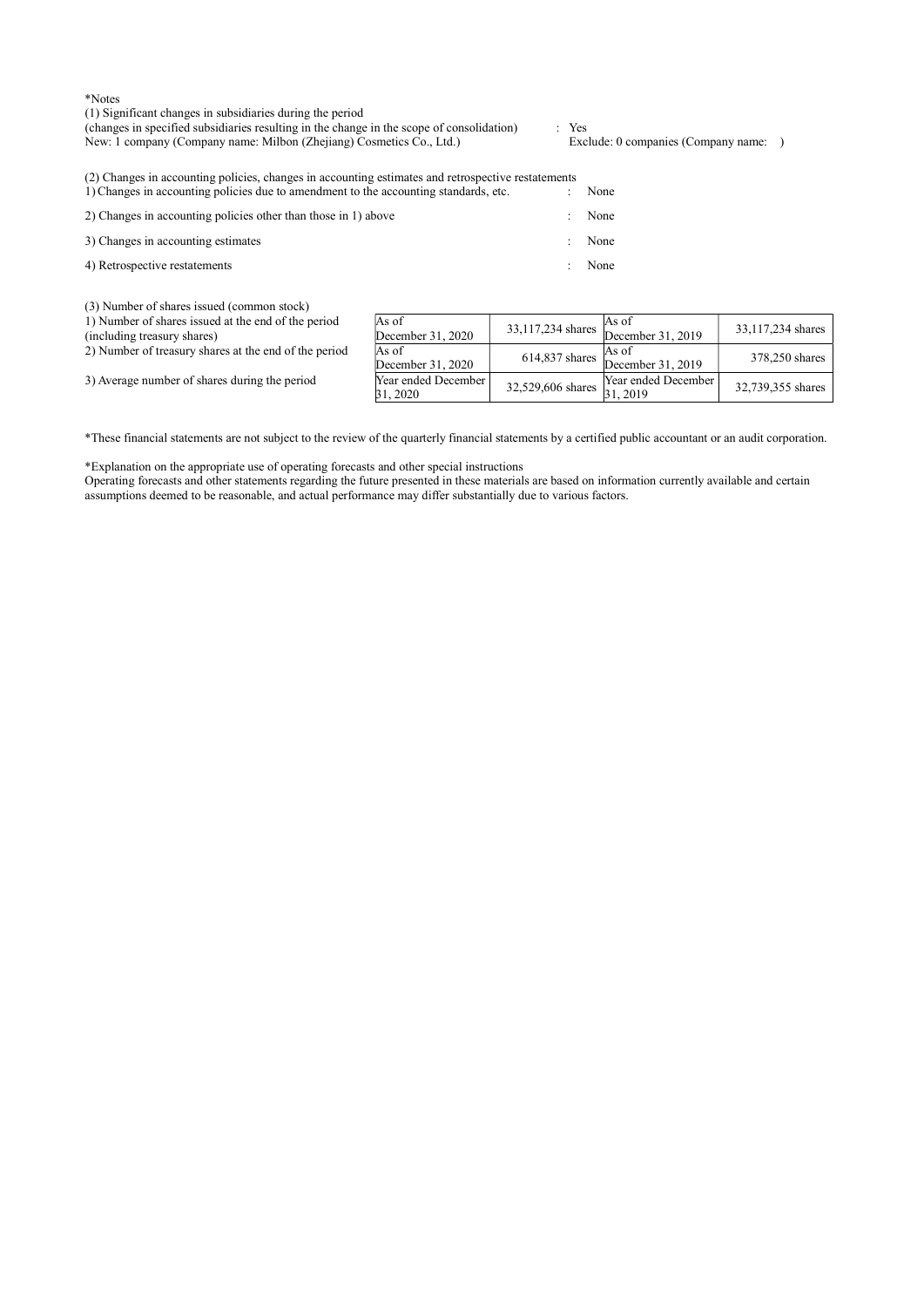# ○Accompanying Materials - Contents

| (2) Analysis of financial position manufactured and properties of financial position<br>(3) Basic policy on the distribution of profit and dividends for the fiscal year under review and the following fiscal year<br>2. Outline of the Milbon Group <i>manufacture compared to the Milbon Group</i> and the Milbon Group <b>manufacture</b> compared to the Milbon Group <b>manufacture</b> compared to the Milbon Group <b>manufacture</b> control of the Milbon Group<br>(2) Consolidated Statements of Earnings and Consolidated Statements of Comprehensive Income Consolidated | $\overline{2}$<br>3<br>8<br>8 |
|---------------------------------------------------------------------------------------------------------------------------------------------------------------------------------------------------------------------------------------------------------------------------------------------------------------------------------------------------------------------------------------------------------------------------------------------------------------------------------------------------------------------------------------------------------------------------------------|-------------------------------|
| Statements of Earnings <i>machines and construction of the construction</i> and construction of the construction of the construction of the construction of the construction of the construction of the construction of the constru                                                                                                                                                                                                                                                                                                                                                   | 10                            |
|                                                                                                                                                                                                                                                                                                                                                                                                                                                                                                                                                                                       |                               |
|                                                                                                                                                                                                                                                                                                                                                                                                                                                                                                                                                                                       |                               |
|                                                                                                                                                                                                                                                                                                                                                                                                                                                                                                                                                                                       | 16                            |
|                                                                                                                                                                                                                                                                                                                                                                                                                                                                                                                                                                                       | 16                            |
|                                                                                                                                                                                                                                                                                                                                                                                                                                                                                                                                                                                       | 16                            |
| Per share information                                                                                                                                                                                                                                                                                                                                                                                                                                                                                                                                                                 | 18                            |
|                                                                                                                                                                                                                                                                                                                                                                                                                                                                                                                                                                                       | 18                            |
| 5.Other                                                                                                                                                                                                                                                                                                                                                                                                                                                                                                                                                                               | 18                            |
| ) Change of officers                                                                                                                                                                                                                                                                                                                                                                                                                                                                                                                                                                  | 18                            |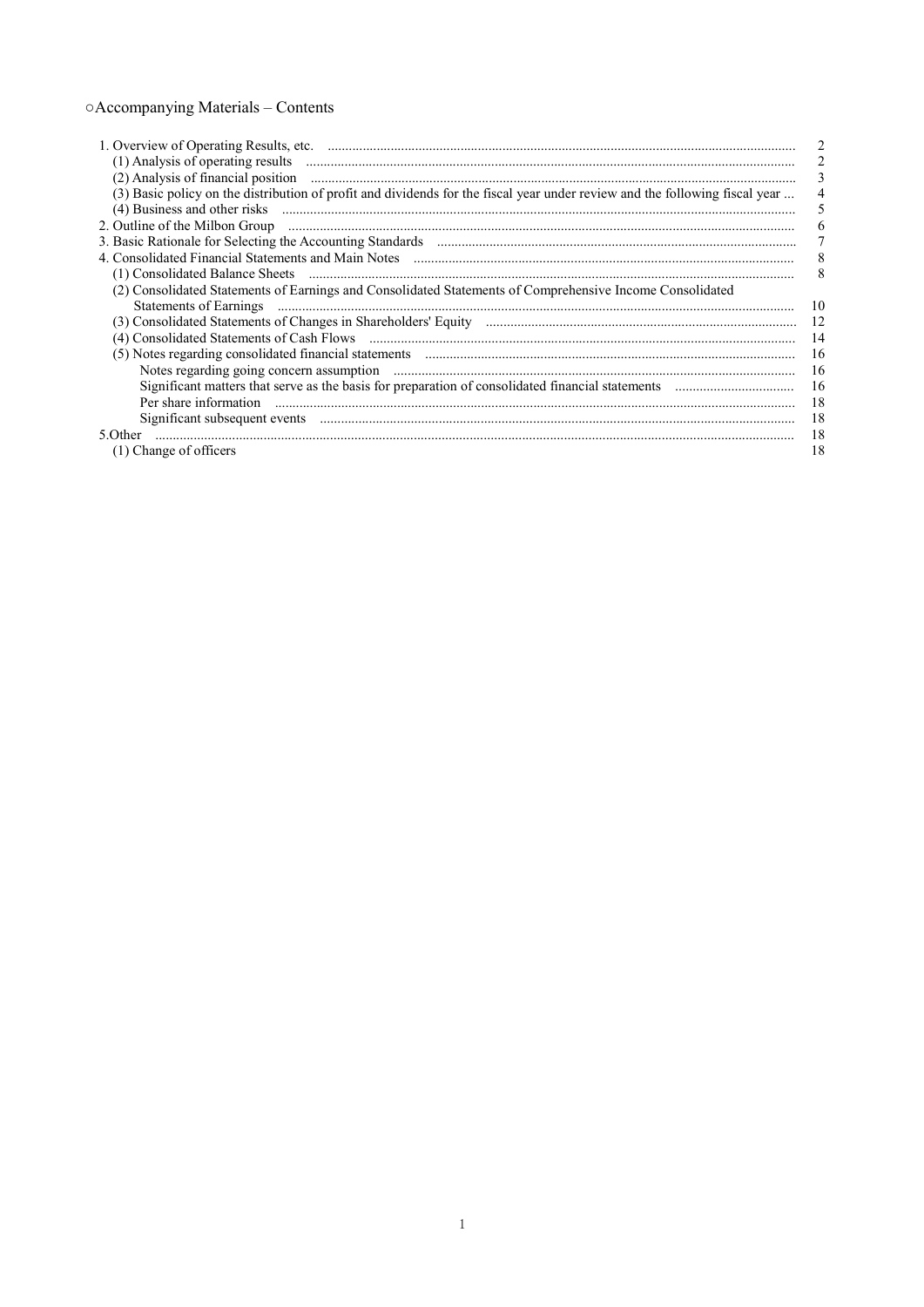# 1. Overview of Operating Results, etc.

# (1) Analysis of operating results

① Operating results for the fiscal year under review

In the fiscal year under review, the economy deteriorated sharply due to the impact of COVID-19. Although there were signs of a temporary recovery after the termination of the Emergency Declaration in May, the situation remained challenging, with infections spreading again toward the end of the year. The outlook remains unchanged, but we expect economic activity to recover in the second half of the fiscal year, depending on the future popularization of vaccines.

In the beauty salon industry as well, customers have begun to return to salons but not sufficient enough to salons located in urban areas, and the situation continues to be unpredictable due to the re-spread of infections that have come here.

Under these circumstances, Milbon Group has continued to engage in market activities closely with salons while giving top priority to the safety of salons, distributors, and employees. In the second quarter, we were significantly affected by restraints on going out due to the declaration of State of Emergency. In the second half of the fiscal year, we secured sales on par with the previous fiscal year in the domestic market, thaks to our field activities utilizing digital tools such as SNS or video conference system.. Overseas sales rose year on year in South Korea, where the impact of COVID-19 was relatively small, and in China, where sales recovered rapidly to a growth trajectory.

As a result, consolidated net sales for the fiscal year under review amounted to 35,725 million yen (down 1.5% year on year). Operating income was 6,394 million yen (down 5.3% year-on-year), ordinary income was 5,791 million yen (down 7.1% yearon-year), and profit attributable to owners of parent was 4,204 million yen (down 6.9% year-on-year).

Breakdown of net sales by product category and breakdown of net sales into domestic and overseas sales are shown below: [Breakdown of consolidated net sales by product category]

(Unit: Million yen)

| Product category        | Previous fiscal year |              | Current fiscal year |              | Increase<br>(decrease) | Year-on-year   |  |
|-------------------------|----------------------|--------------|---------------------|--------------|------------------------|----------------|--|
|                         | Amount               | Ratio $(\%)$ | Amount              | Ratio $(\%)$ | amount                 | change $(\% )$ |  |
| Hair care products      | 21,328               | 58.8         | 21,135              | 59.2         | (192)                  | (0.9)          |  |
| Hair coloring products  | 12,994               | 35.8         | 12,594              | 35.3         | (400)                  | (3.1)          |  |
| Permanent wave products | 1,515                | 4.2          | 1,372               | 3.8          | (142)                  | (9.4)          |  |
| Cosmetic products       | 165                  | 0.5          | 360                 | 1.0          | 195                    | 118.3          |  |
| Other                   | 263                  | 0.7          | 262                 | 0.7          | (0)                    | (0.3)          |  |
| Total                   | 36,266               | 100.0        | 35,725              | 100.0        | (541)                  | (1.5)          |  |

[Breakdown of net sales into domestic and overseas sales]

### (Unit: Million yen)

|                | Previous fiscal year |              | Current fiscal year |               | Increase<br>(decrease) | Year-on-year   |
|----------------|----------------------|--------------|---------------------|---------------|------------------------|----------------|
|                | Amount               | Ratio $(\%)$ | Amount              | Ratio $(\% )$ | amount                 | change $(\% )$ |
| Domestic sales | 30,409               | 83.8         | 29,880              | 83.6          | (528)                  | (1.7)          |
| Overseas sales | 5,857                | 16.2         | 5,844               | 16.4          | (12)                   | (0.2)          |
| Total          | 36,266               | 100.0        | 35,725              | 100.0         | (541)                  | (1.5)          |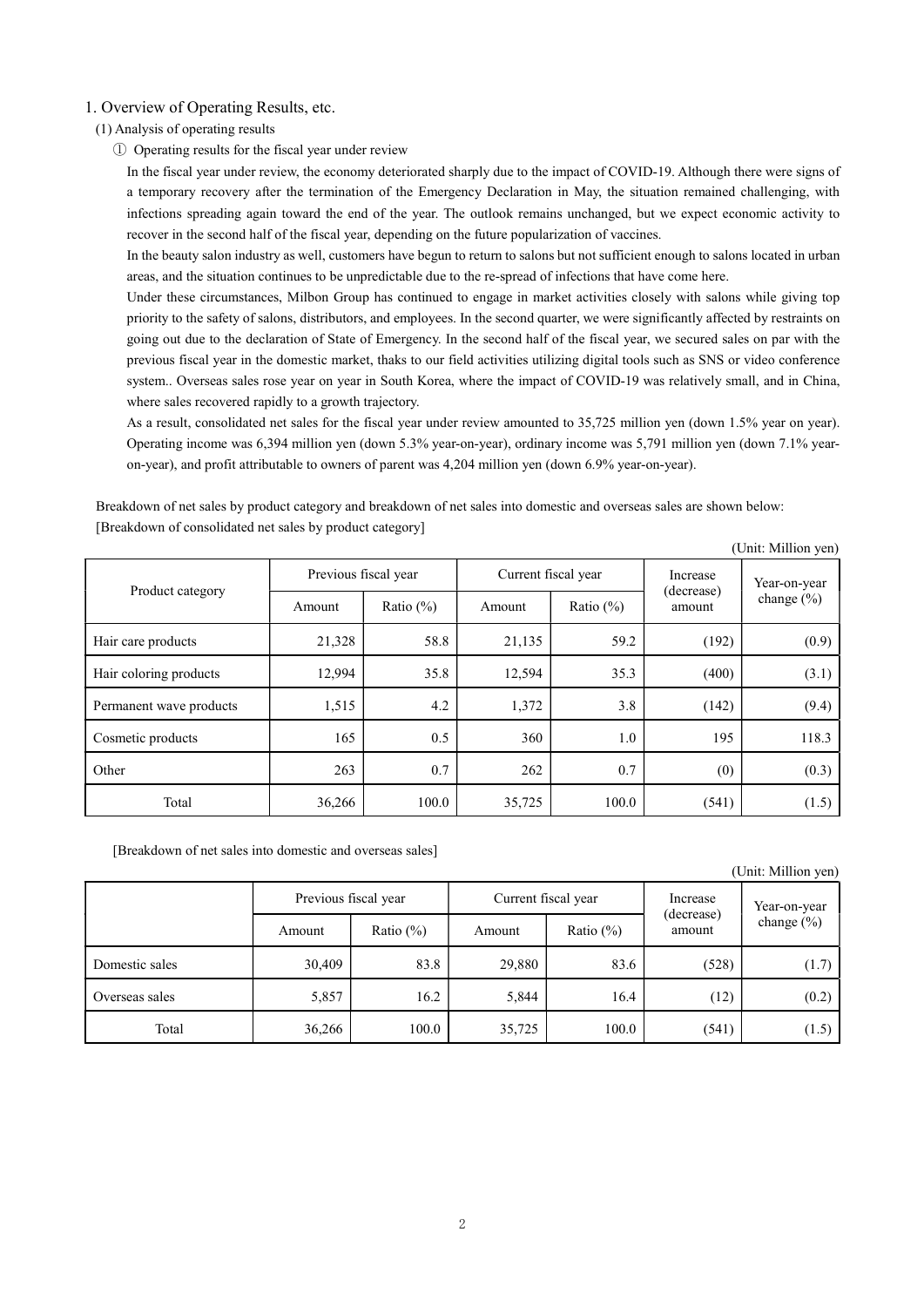### ② Outlook for fiscal 2021

In the economic environment for the next fiscal year, despite rising expectations for the popularization of the COVID-19 vaccine, the outlook for the global economy remains uncertain due to the re-launch of the State of Emergency targeting some regions in Japan and concerns over the impact on the economy.

Under these circumstances, in Fiscal Year 2021, Milbon Group will work on an strategic measures called18-month mission that had begun in July 2020 and ending in December 2021 in order to translate this into a new growth stage from Fiscal Year 2022. It is urgent to respond to changes in customer values and structural challenges in the industry that have been accelerated due to emergence of COVID-19. To accelerate the measures, 18-month mission, we have set forth concrete measures for the 4 stages of "store sales," "education," "products," and "in-house measures," detailed as the 25 mission.

In the following fiscal year, we forecast net sales of 38,200 million yen (up 6.9% from the current fiscal year), operating profit of 6,420 million yen (up 0.4% from the current fiscal year), ordinary profit of 5,710 million yen (down 1.4% from the current fiscal year), and net profit attributable to owners of parent of 4,050 million yen (down 3.7% from the current fiscal year).

### (2) Analysis of financial position

### ① Assets, liabilities and net assets

Total assets at the end of the fiscal year under review increased 1,163 million yen from the end of the previous fiscal year, to 43,075 million yen.

Current assets increased by 1,791 million yen from the end of the previous fiscal year to 22,122 million yen. This was mainly due to an increase of 1,729 million yen in cash and deposits.

Non-current assets decreased by 628 million yen from the end of the previous fiscal year to 20,953 million yen. Major contributing factors included an increase of 458 million yen in construction in progress, including partial advance payments for construction of a new factory in China, and a decrease of 1,055 million yen in investment securities due to the sale of a portion of investment securities and a decrease in unrealized gains on the market value of listed stocks.

Current liabilities increased by 693 million yen from the end of the previous fiscal year to 6,100 million yen. This was mainly due to increases of 250 million yen in accounts payable-other and 213 million yen in income taxes payable.

Non-current liabilities increased by 44 million yen from the end of the previous fiscal year to 666 million yen.

Net assets increased by 425 million yen from the end of the previous fiscal year to 36,308 million yen. The main factors for the change were decreases of 1,545 million yen in purchase of treasury stock, 367 million yen in valuation difference on availablefor-sale securities, and 119 million yen in foreign currency translation adjustment due to the appreciation of the yen, along with an increase of 2,377 million yen in retained earnings.

As a result, the equity ratio changed from 85.6% at the end of the previous fiscal year to 84.3%. Net assets per share based on the total number of shares issued at the end of the fiscal year were 1,117.10 yen, compared to 1,096.02 yen at the end of the previous fiscal year.

### ② Cash flows

Cash and cash equivalents (hereinafter referred to as "funds") at the end of the current fiscal year increased by 2,931 million yen from the end of the previous fiscal year to 12.307 billion yen.

The status of cash flows during the current fiscal year and the factors responsible are as follows.

(Cash flows from operating activities)

Net cash provided by operating activities amounted to 6,548 million yen. This was mainly due to recording of profit before income taxes of 5,890 million yen, depreciation of 1,609 million yen, share of loss of entities accounted for using equity method of 138 million yen, gain on sales of investment securities of 114 million yen, an increase in inventories of 164 million yen, and income taxes paid of 1,527 million yen.

(Cash flows from investing activities)

Net cash used in investing activities amounted to 161 million yen. This was mainly due to payments for purchase of property, plant and equipment of 1,388 million yen, payments for purchase of intangible assets of 581 million yen, and proceeds from withdrawal of time deposits of 1.2 billion yen.

(Cash flows from financing activities)

Net cash used in financing activities amounted to 3,416 million yen. This was mainly attributable to 1,590 million yen in payments for purchase of treasury stock and 1,825 million yen in dividends paid to shareholders.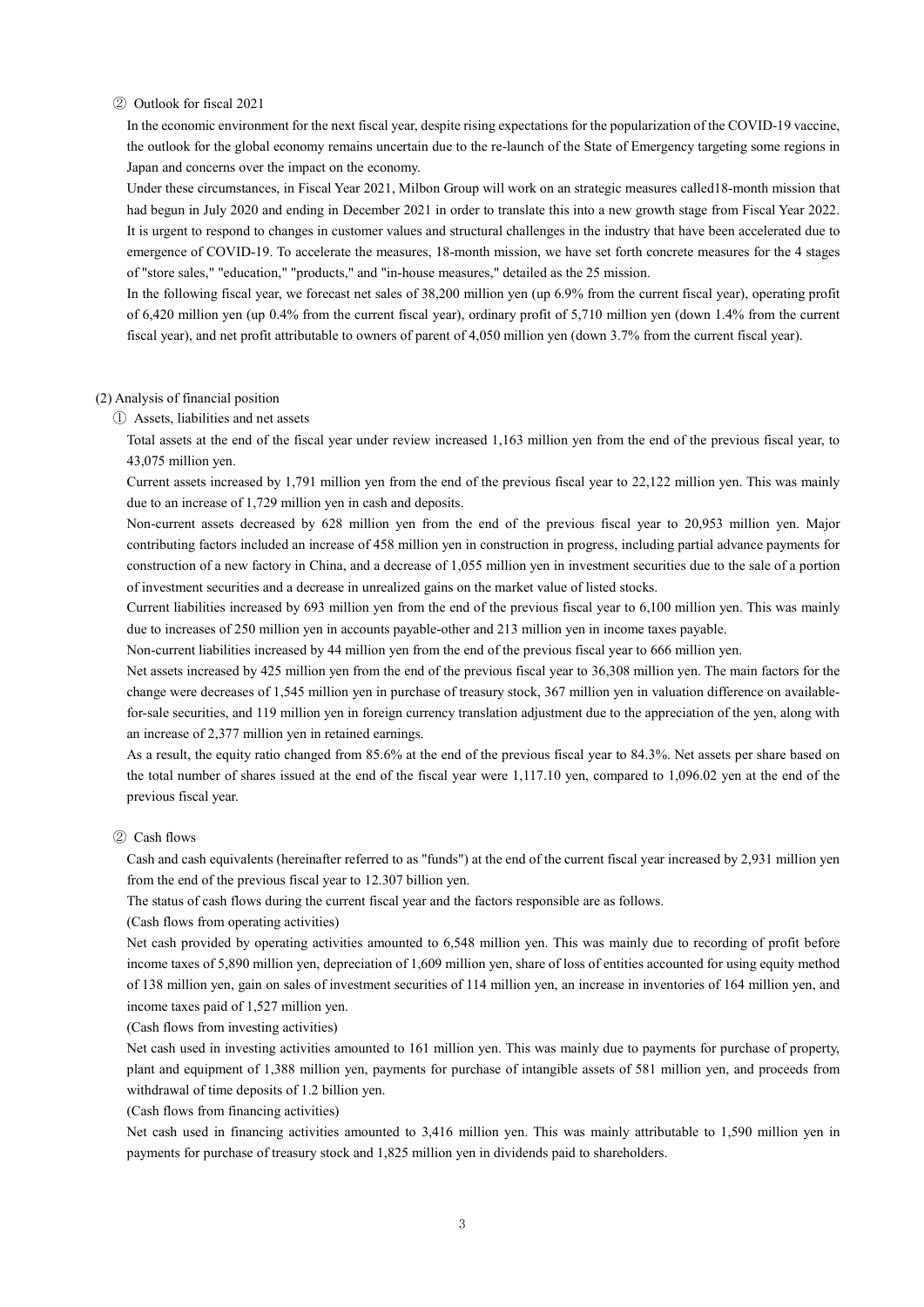# (Reference) Cash flow-related indicators

|                                                     | Year ended   | Year ended   | Year ended   | Year ended   | Year ended   |
|-----------------------------------------------------|--------------|--------------|--------------|--------------|--------------|
|                                                     | December 20, | December 31, | December 31, | December 31, | December 31, |
|                                                     | 2016         | 2017         | 2018         | 2019         | 2020         |
| Equity ratio                                        | 85.4         | 82.6         | 83.6         | 85.6         | 84.3         |
| Equity ratio based on market<br>value $(\% )$       | 223.3        | 329.6        | 369.2        | 484.3        | 495.7        |
| Interest-bearing debt to cash<br>flows ratio $(\%)$ | 2.4          | 1.8          | 1.2          | 1.7          | 1.6          |

(Notes) Equity ratio: Equity/net assets

Equity ratio based on market value: Total market capitalization/total assets

Interest-bearing debt to cash flows ratio: Interest-bearing debt/cash flows

- All indicators were calculated using consolidated financial statements.
- Total market capitalization was calculated by multiplying the closing stock price at the end of the period by the total number of outstanding shares at the end of the period (excluding treasury shares). For the fiscal year ended December 31, 2017, total market capitalization was calculated by the following formula, due to the impact at the end of the period of ex-rights resulting from the stock split:

 Closing stock price at the end of the period multiplied by (total number of outstanding shares at the end of the period plus the number of additional shares resulting from the stock split)

- Cash flows were shown as an operating cash flow in the consolidated statements of cash flows.
- Interest-bearing debt refers to all debt posted in the balance sheets upon which interest is paid. The amount of interest paid in the consolidated statements of cash flows was treated as an interest payment in the calculations above.
- Interest-coverage ratio is not shown due to the fact that there were no interest payments.

(3) Basic policy on the distribution of profit and dividends for the fiscal year under review and the following fiscal year

The Milbon Group considers the returning of profits to shareholders as an important management issue and makes it a basic policy to pay dividends in accordance with its operating results, while enhancing its business structure by maintaining internal reserves to improve its earnings in the future. Moreover, we have set the target dividend payout ratio at 40%. Interim dividends are determined at the Board of Directors meetings and year-end dividends at the general meeting of shareholders, and it is the Group's basic policy to pay dividends twice every fiscal year.

For the current fiscal year, upon comprehensively taking into account factors including our financial position and profit levels, we have decided to pay a year-end dividend of 29 yen per share. As a result, the total annual dividend per share will amount to 56 yen per share, which includes the interim dividend of 27 yen per share that has already been paid.

For the following fiscal year, we plan to pay an annual dividend of 56 yen per share.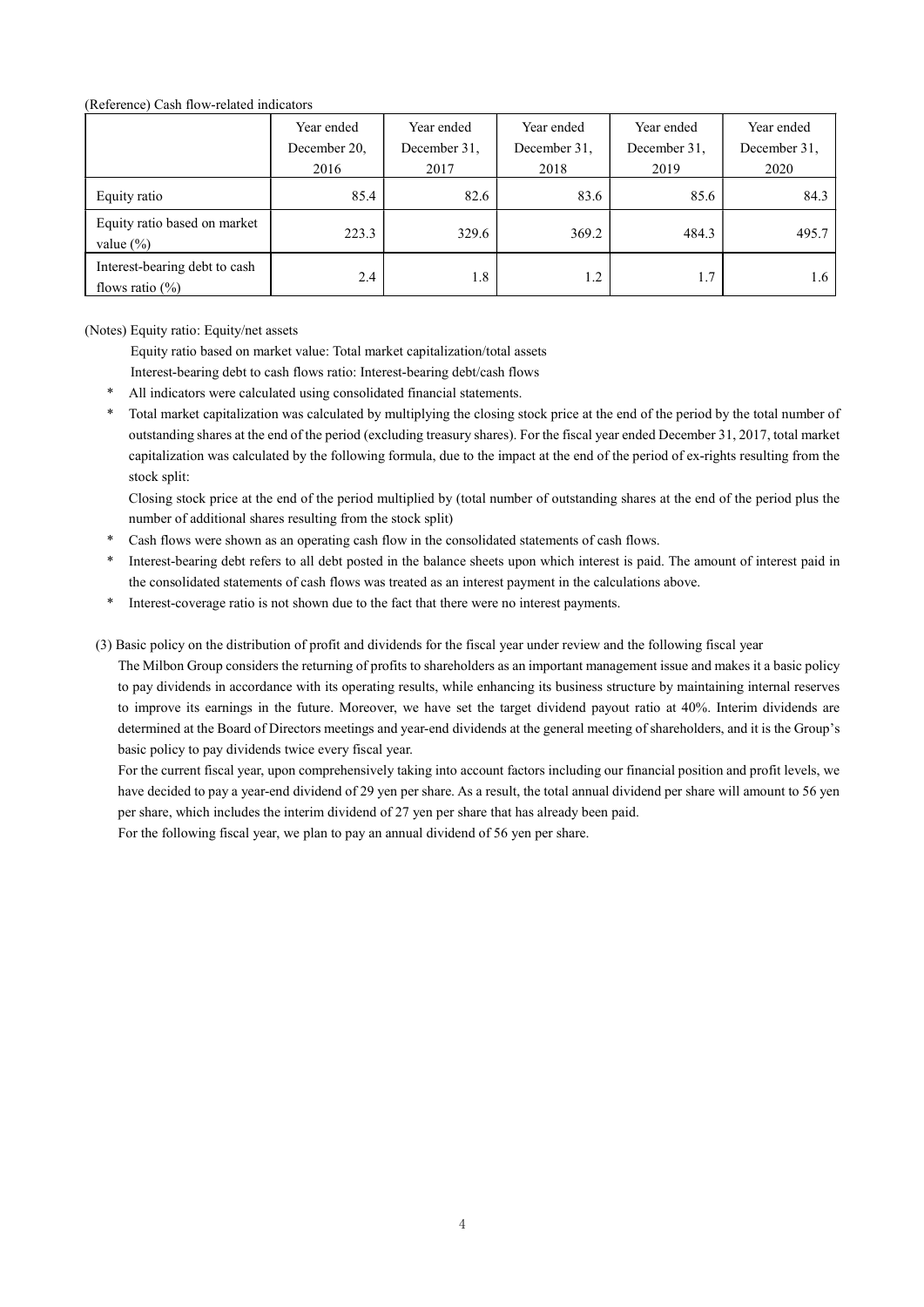### (4) Business and other risks

Risks that could potentially affect the operating results, stock price and financial position of the Milbon Group include the following.

The future risks identified in this section are based on assessments made by the Company as of the end of the fiscal year under review. The Group recognizes the possibility of these risk events actually occurring and has prepared policies to prevent and avert such risks and take appropriate measures to minimize the impact of such risks when they do occur.

①Risks associated with global expansion

The Milbon Group is aggressively expanding its business into the overseas markets. Global expansion entails risks relating to intellectual property rights including counterfeit goods, unforeseeable changes in laws and regulations, and risks of social unrest due to terrorism, war and other factors. Such risks could have a major impact on the Group's operating results and financial position.

②Information security

The Milbon Group has taken various measures to protect information assets including customers' personal information and confidential information. However, unforeseeable events, such as the leakage of information due to unauthorized access, could have a major impact on the Group's operating results and financial position.

③Risks associated with debt collection

The Milbon Group deliberates records necessary reserves upon regularly reviewing its business partners from both quantitative and qualitative perspectives in terms of collection status. However, deterioration in the business partner's credit standing or events such as bankruptcy could have a major impact on the Group's operating results and financial position.

④Risks associated with major accidents

The Milbon Group utilizes company cars in its sales activities. The Group implements safety measures that place maximum priority on human life, including strict control over driving and the reinforcement of safety training. However, should a major accident event occur, it could lead to the loss of the customers' and the public's trust in the Group and have a major impact on the Group's operating results and financial position.

⑤Risks associated with product-related health hazards

Many Milbon Group products come into direct contact with consumers' hair and scalp, and as such the Milbon Group places top priority on its efforts to ensure product safety and quality. However, should an unforeseeable incident involving a major health hazard occur, it could lead to the loss of the customers' and the public's trust in the Group and have a major impact on the Group's operating results and financial position.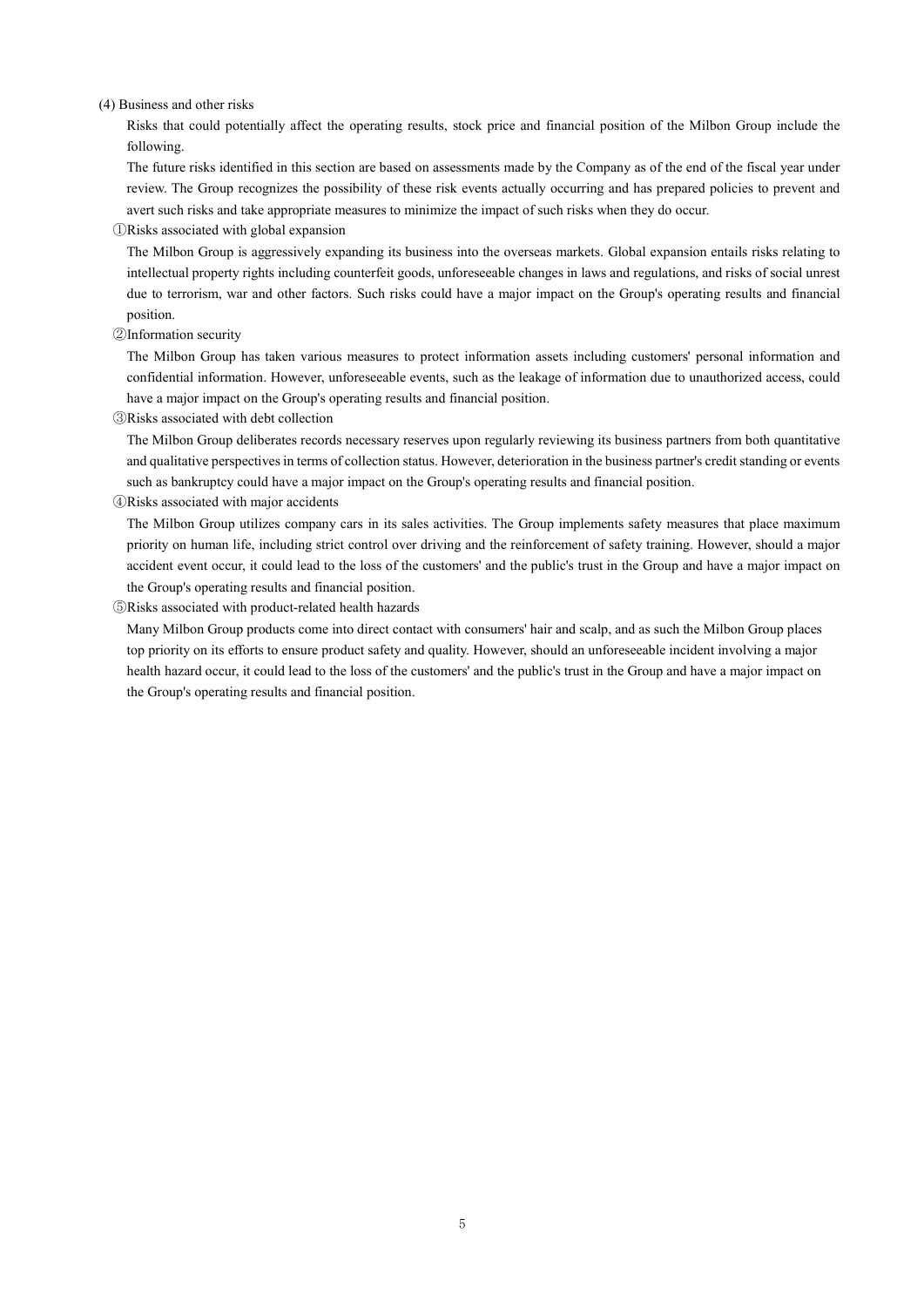# 2. Outline of the Milbon Group

| Name                                                | Location                               | Capital stock or capital<br>contribution | Main line of business                    | Share of voting<br>rights<br>Percentage (%) | Relationship with the Company                                                                                        |
|-----------------------------------------------------|----------------------------------------|------------------------------------------|------------------------------------------|---------------------------------------------|----------------------------------------------------------------------------------------------------------------------|
| (Consolidated subsidiary)                           |                                        |                                          |                                          |                                             |                                                                                                                      |
| MILBON USA, INC.<br>(NOTE)1                         | <b>United States</b><br>New York State | USD 2 million                            | Sale of hair products                    | 100.0                                       | Sells the Company's hair<br>products in the U.S.                                                                     |
| (Consolidated subsidiary)                           |                                        |                                          |                                          |                                             |                                                                                                                      |
| Milbon Trading (Shanghai) Co.,<br>Ltd.<br>(NOTE)1   | China<br>Shanghai City                 | JPY 430 million                          | Sale of hair products                    | 100.0                                       | Sells the Company's hair<br>products in China.<br>Three executives hold<br>concurrent posts at the<br>Company.       |
| (Consolidated subsidiary)                           |                                        |                                          |                                          |                                             |                                                                                                                      |
| Milbon Korea Co., Ltd.<br>(NOTE)1                   | South Korea<br>Seoul City              | KRW 3,000 million                        | Sale of hair products                    | 100.0                                       | Sells the Company's hair<br>products in South Korea.<br>Three executives hold<br>concurrent posts at the<br>Company. |
| (Consolidated subsidiary)                           |                                        |                                          |                                          |                                             |                                                                                                                      |
| MILBON (THAILAND) CO.,<br>LTD.<br>(NOTE)1           | Kingdom of Thailand<br>Rayong          | THB 450 million                          | Manufacture and sale<br>of hair products | 100.0                                       | Manufactures and sells the<br>Company's hair products in<br>Thailand.                                                |
| (Consolidated subsidiary)                           |                                        |                                          |                                          |                                             |                                                                                                                      |
| MILBON MALAYSIA SDN.<br>BHD.                        | Malaysia<br>Kuala Lumpur               | 1.5 million Malaysia<br>Ringgit          | Sale of hair products                    | 100.0                                       | We sell our hair cosmetics in<br>Malaysia.                                                                           |
| (Consolidated subsidiary)                           |                                        |                                          |                                          |                                             |                                                                                                                      |
| MILBON VIETNAM CO., LTD.                            | Vietnam<br>Ho Chi Minh City            | 22.594 billion<br><b>VND</b>             | Sale of hair products                    | 100.0                                       | We sell our hair cosmetics in<br>Vietnam.                                                                            |
| (Consolidated subsidiary)                           |                                        |                                          |                                          |                                             |                                                                                                                      |
| MILBON SINGAPORE PTE.<br>LTD.                       | Singapore                              | 250000<br>Singapore dollar               | Sale of hair products                    | 100.0                                       | Sells the Company's hair<br>products in the SINGAPORE                                                                |
| (Consolidated subsidiary)                           |                                        |                                          |                                          |                                             |                                                                                                                      |
| Milbon (Zhejiang) Cosmetics<br>Co., Ltd.<br>(NOTE)1 | China<br>Zhejiang                      | RMB240 million                           | Manufacture and sale<br>of hair products | 100.0                                       | We manufacture and sell our<br>hair cosmetics in China.                                                              |

(NOTE) 1. The company falls under the category of "specified subsidiary."

2. In addition to the companies noted above, the Group has 1 equity-method affiliate.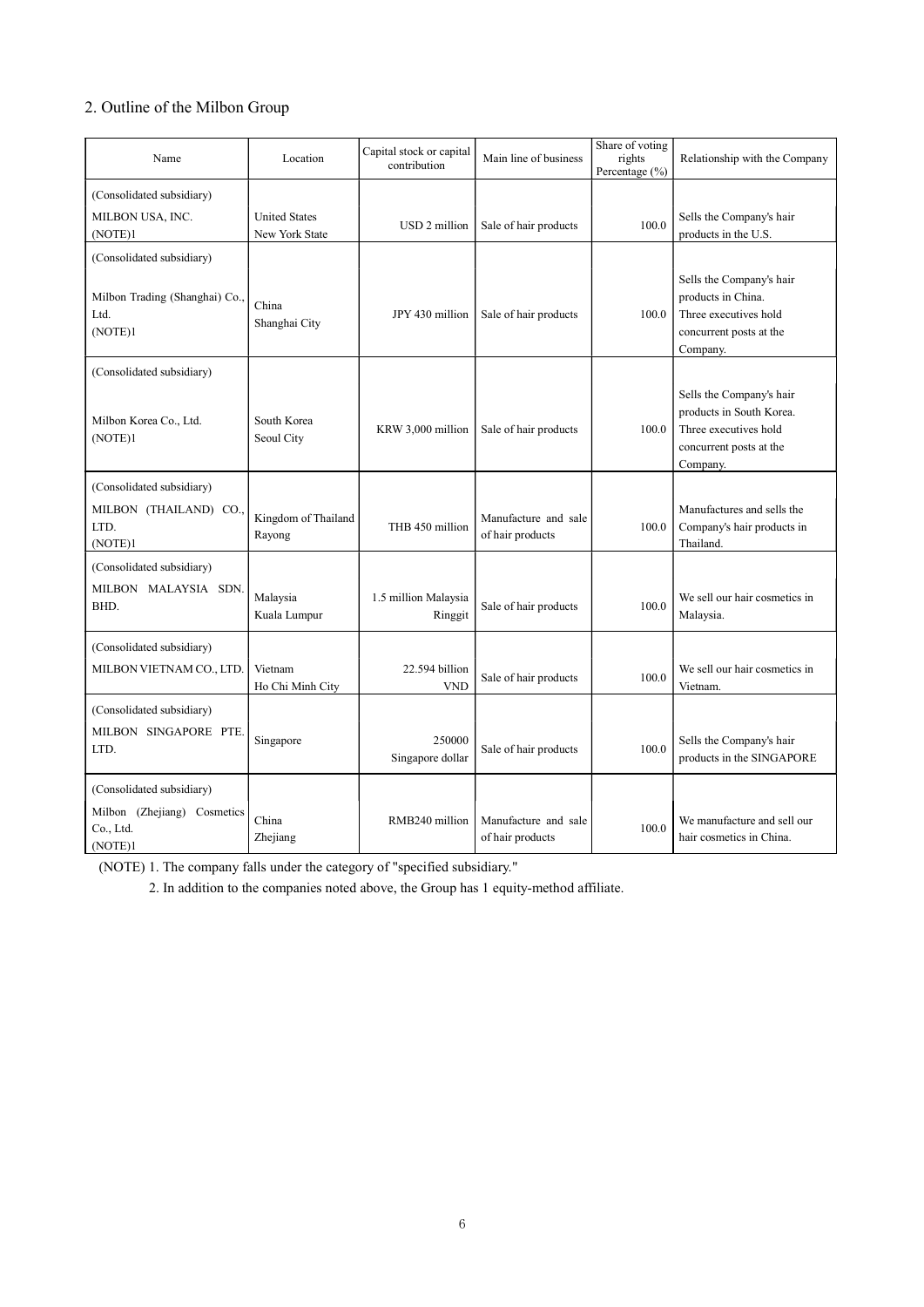The following diagram shows the positioning of Milbon Group companies and the Group's businesses. (Diagram of business activities)



(NOTE) 1. Overseas transactions differ in sales channels depending on the country.

2. The main items for store sales are hair-care products.

3. Although Milbon (Zhejiang) Cosmetics Co., Ltd. was newly established in the fiscal year under review, it was not in operation as of the end of FY 2020 due to the construction of a factory. Therefore, it is not shown in the above business system diagram

## 3. Basic Rationale for Selecting the Accounting Standards

The Milbon Group currently prepares the consolidated financial statements according to the generally accepted accounting standards in Japan (Japanese GAAP), as it makes it possible to compare the consolidated financial statements against previous fiscal year and against other companies.

With regard to adoption of International Financial Reporting Standards (IFRS), it is the Group's policy to respond to this issue appropriately based on consideration of various domestic and international circumstances.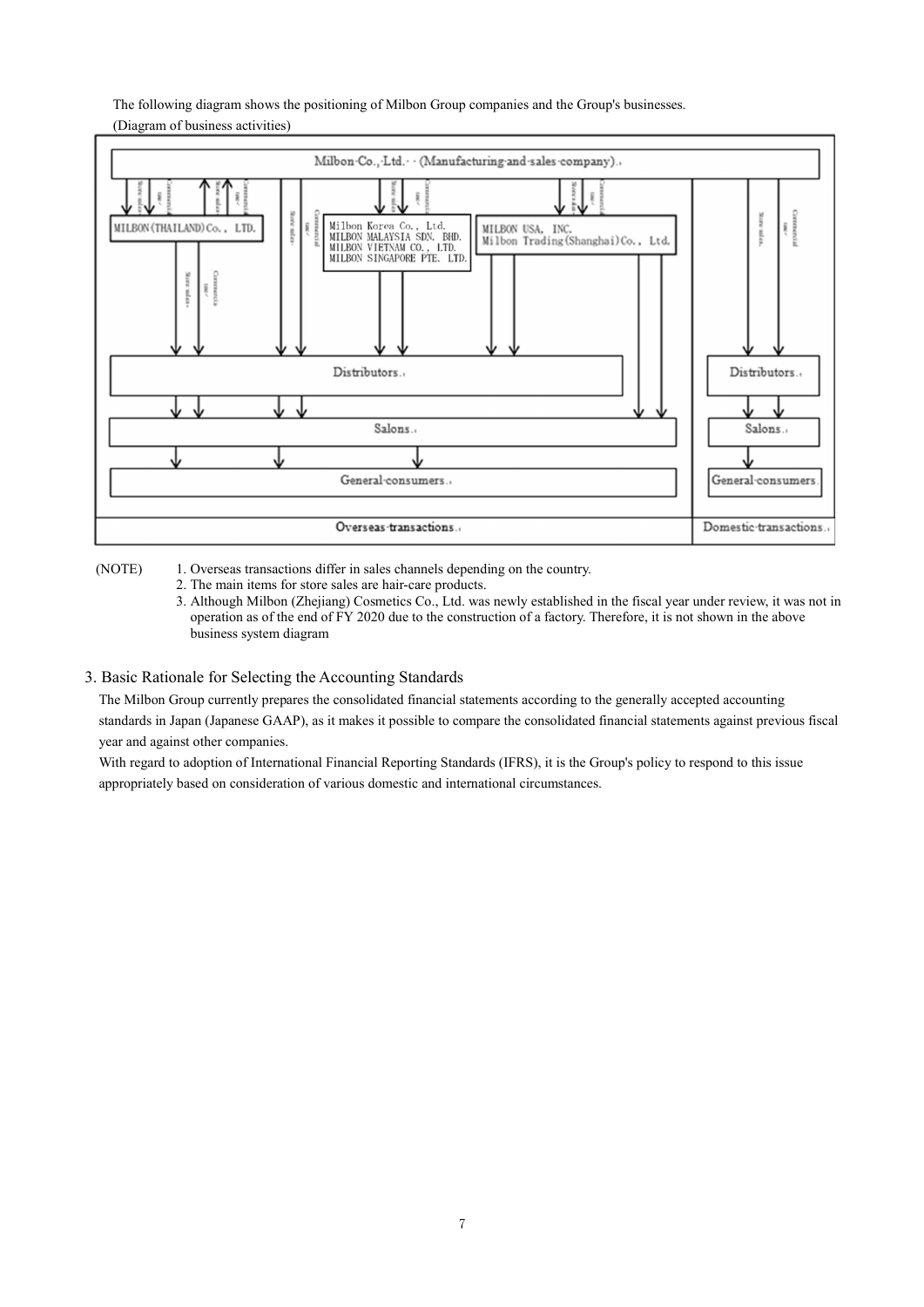# 4. Consolidated Financial Statements and Main Notes

(1)Consolidated Balance Sheets

|                                        |                                                   | (Thousand yen)                                   |
|----------------------------------------|---------------------------------------------------|--------------------------------------------------|
|                                        | Previous fiscal year<br>(As of December 31, 2019) | Current fiscal year<br>(As of December 31, 2020) |
| Assets                                 |                                                   |                                                  |
| Current assets                         |                                                   |                                                  |
| Cash and deposits                      | 10,615,390                                        | 12,345,024                                       |
| Notes and accounts receivable - trade  | 4,180,186                                         | 4,199,283                                        |
| Merchandise and finished goods         | 3,912,361                                         | 3,991,946                                        |
| Work in process                        | 34,781                                            | 46,317                                           |
| Raw materials and supplies             | 1,120,202                                         | 1,177,090                                        |
| Other                                  | 470,610                                           | 366,288                                          |
| Allowance for doubtful accounts        | (3,185)                                           | (3,648)                                          |
| Total current assets                   | 20,330,346                                        | 22,122,303                                       |
| Non-current assets                     |                                                   |                                                  |
| Property, plant and equipment          |                                                   |                                                  |
| Buildings and structures               | 12,015,077                                        | 12,223,211                                       |
| Accumulated depreciation               | (4,991,438)                                       | (5,430,925)                                      |
| Buildings and structures, net          | 7,023,638                                         | 6,792,285                                        |
| Machinery, equipment and vehicles      | 6,638,981                                         | 7,001,271                                        |
| Accumulated depreciation               | (4,631,019)                                       | (5,057,731)                                      |
| Machinery, equipment and vehicles, net | 2,007,962                                         | 1,943,540                                        |
| Land                                   | 5,001,021                                         | 4,995,014                                        |
| Construction in progress               | 84,801                                            | 543,159                                          |
| Other                                  | 2,718,267                                         | 2,807,331                                        |
| Accumulated depreciation               | (2,137,166)                                       | (2,215,534)                                      |
| Other, net                             | 581,100                                           | 591,796                                          |
| Total property, plant and equipment    | 14,698,524                                        | 14,865,795                                       |
| Intangible assets                      | 1,174,902                                         | 1,318,478                                        |
| Investments and other assets           |                                                   |                                                  |
| Investment securities                  | 3,991,136                                         | 2,935,650                                        |
| Long-term loans receivable             | 149,125                                           | 28,906                                           |
| Net defined benefit asset              | 155,832                                           | 207,475                                          |
| Deferred tax assets                    | 204,502                                           | 395,087                                          |
| Other                                  | 1,266,204                                         | 1,260,203                                        |
| Allowance for doubtful accounts        | (58,381)                                          | (58, 381)                                        |
| Total investments and other assets     | 5,708,420                                         | 4,768,942                                        |
| Total non-current assets               | 21,581,847                                        | 20,953,217                                       |
| <b>Total</b> assets                    | 41,912,194                                        | 43,075,520                                       |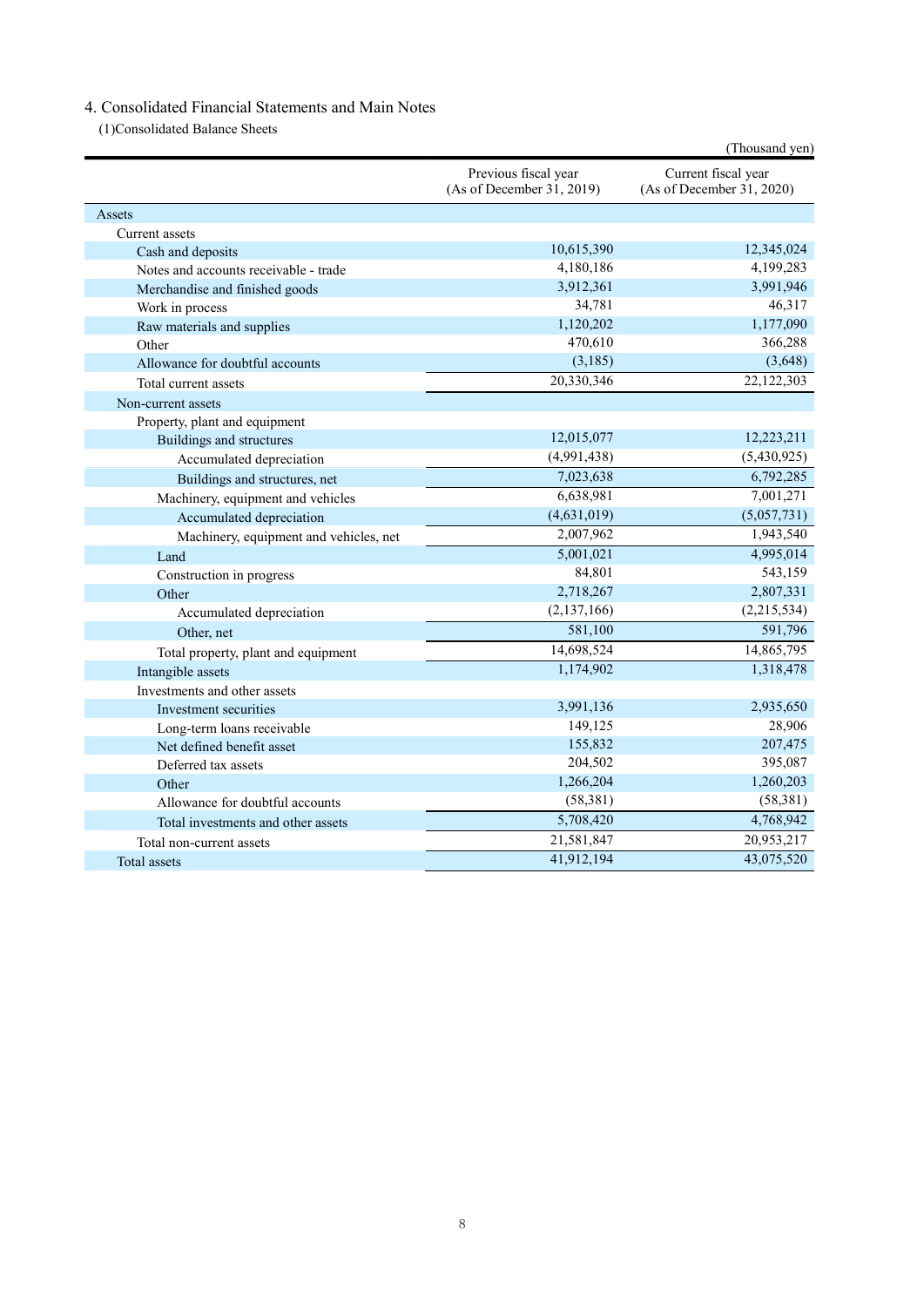|                                                       |                                                   | (Thousand yen)                                   |
|-------------------------------------------------------|---------------------------------------------------|--------------------------------------------------|
|                                                       | Previous fiscal year<br>(As of December 31, 2019) | Current fiscal year<br>(As of December 31, 2020) |
| Liabilities                                           |                                                   |                                                  |
| <b>Current</b> liabilities                            |                                                   |                                                  |
| Accounts payable - trade                              | 797,033                                           | 788,911                                          |
| Accounts payable - other                              | 2,479,907                                         | 2,730,817                                        |
| Income taxes payable                                  | 891,258                                           | 1,104,850                                        |
| Provision for bonuses                                 | 397,297                                           | 436,811                                          |
| Other                                                 | 841,726                                           | 1,038,850                                        |
| Total current liabilities                             | 5,407,223                                         | 6,100,241                                        |
| Non-current liabilities                               |                                                   |                                                  |
| Net defined benefit liability                         | 4,290                                             | 5,216                                            |
| Deferred tax liabilities                              | 670                                               | 2,329                                            |
| Asset retirement obligations                          | 505,563                                           | 546,954                                          |
| Other                                                 | 111,835                                           | 112,427                                          |
| Total non-current liabilities                         | 622,359                                           | 666,928                                          |
| <b>Total liabilities</b>                              | 6,029,582                                         | 6,767,170                                        |
| Net assets                                            |                                                   |                                                  |
| Shareholders' equity                                  |                                                   |                                                  |
| Capital stock                                         | 2,000,000                                         | 2,000,000                                        |
| Capital surplus                                       | 200,742                                           | 222,490                                          |
| Retained earnings                                     | 33,266,155                                        | 35,643,295                                       |
| Treasury shares                                       | (563, 197)                                        | (2,108,947)                                      |
| Total shareholders' equity                            | 34,903,700                                        | 35,756,838                                       |
| Accumulated other comprehensive income                |                                                   |                                                  |
| Valuation difference on available-for-sale securities | 773,082                                           | 405,396                                          |
| Deferred gains or losses on hedges                    |                                                   | (1,206)                                          |
| Foreign currency translation adjustment               | 267,184                                           | 147,775                                          |
| Remeasurements of defined benefit plans               | (61, 355)                                         | (454)                                            |
| Total accumulated other comprehensive income          | 978,911                                           | 551,511                                          |
| Total net assets                                      | 35,882,612                                        | 36,308,349                                       |
| Total liabilities and net assets                      | 41,912,194                                        | 43,075,520                                       |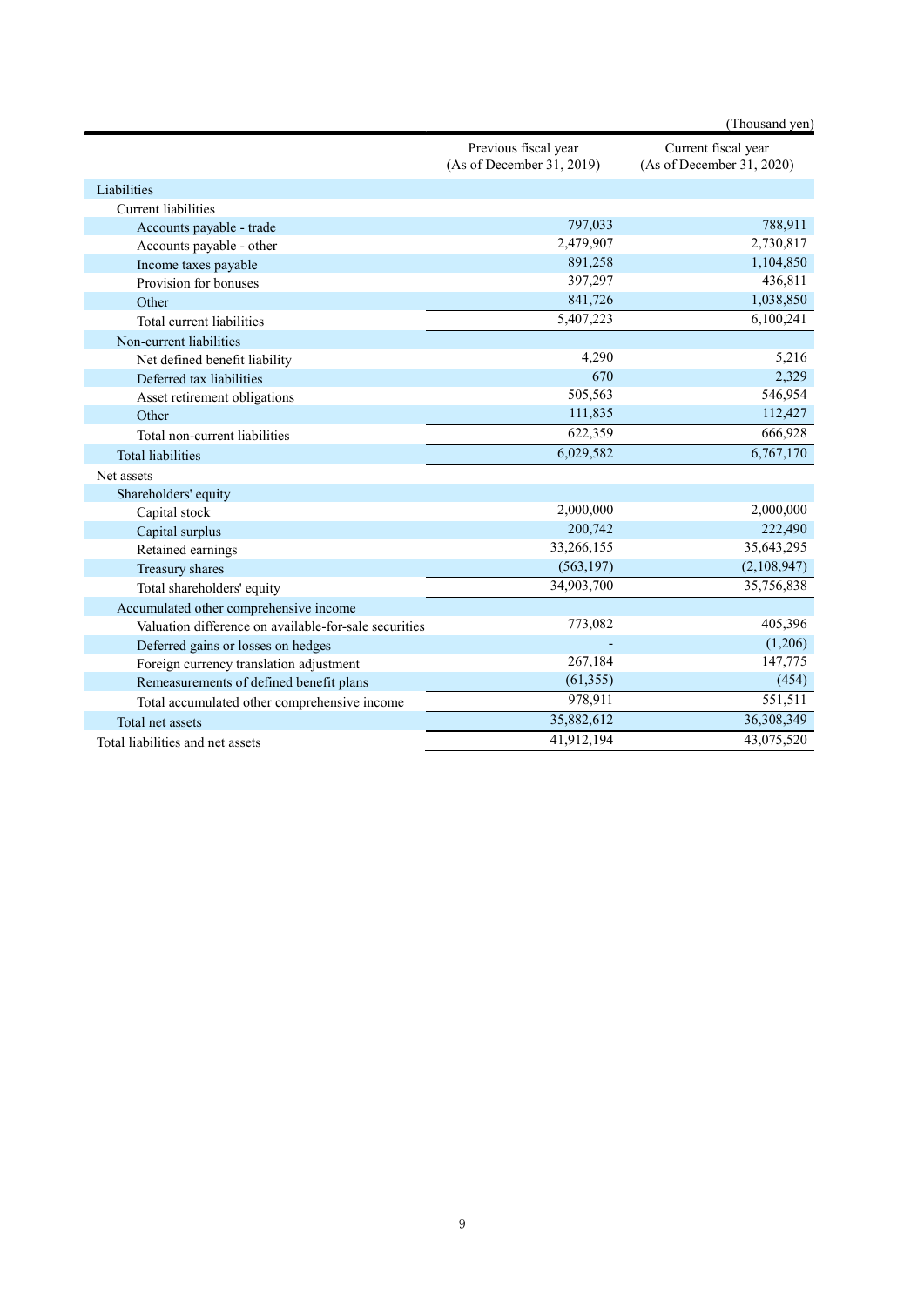(2) Consolidated Statements of Earnings and Consolidated Statements of Comprehensive Income Consolidated Statements of Earnings

Consolidated Statements of Earnings

|                                                                | Previous fiscal year<br>(January 1, 2019)<br>From December 31, 2019) | Current fiscal year<br>(On January 1, 2020<br>To December 31, 2020) |
|----------------------------------------------------------------|----------------------------------------------------------------------|---------------------------------------------------------------------|
| Net sales                                                      | 36,266,444                                                           | 35,725,069                                                          |
| Cost of sales                                                  | 12,554,646                                                           | 12,339,754                                                          |
| Gross profit                                                   | 23,711,797                                                           | 23,385,315                                                          |
| Selling, general and administrative expenses                   | 16,959,857                                                           | 16,990,520                                                          |
| Operating income                                               | 6,751,939                                                            | 6,394,794                                                           |
| Non-operating income                                           |                                                                      |                                                                     |
| Interest income                                                | 16,380                                                               | 28,306                                                              |
| Dividend income                                                | 64,034                                                               | 49,003                                                              |
| Company house defrayment income                                | 14,392                                                               | 4,683                                                               |
| Refund of custom duty                                          | 21,784                                                               | 52,410                                                              |
| Subsidy income                                                 | 44,013                                                               | 39,674                                                              |
| Other                                                          | 66,863                                                               | 100,829                                                             |
| Total non-operating income                                     | 227,468                                                              | 274,907                                                             |
| Non-operating expenses                                         |                                                                      |                                                                     |
| Sales discounts                                                | 643,133                                                              | 642,698                                                             |
| Share of loss of entities accounted for using equity<br>method | 66,585                                                               | 138,963                                                             |
| Foreign exchange losses                                        | 29.105                                                               | 90,906                                                              |
| Other                                                          | 9,045                                                                | 5,817                                                               |
| Total non-operating expenses                                   | 747,869                                                              | 878,386                                                             |
| Ordinary income                                                | 6,231,538                                                            | 5,791,315                                                           |
| Extraordinary income                                           |                                                                      |                                                                     |
| Gain on sales of non-current assets                            | 799                                                                  |                                                                     |
| Gain on sales of investment securities                         |                                                                      | 114,578                                                             |
| Total extraordinary income                                     | 799                                                                  | 114,578                                                             |
| <b>Extraordinary losses</b>                                    |                                                                      |                                                                     |
| Loss on sales of non-current assets                            | 3,403                                                                |                                                                     |
| Loss on retirement of non-current assets                       | 11,371                                                               | 15,884                                                              |
| Total extraordinary losses                                     | 14,774                                                               | 15,884                                                              |
| Profit before income taxes                                     | 6,217,563                                                            | 5,890,009                                                           |
| Income taxes - current                                         | 1,614,943                                                            | 1,740,038                                                           |
| Income taxes - deferred                                        | 85,004                                                               | (54, 167)                                                           |
| Total income taxes                                             | 1,699,947                                                            | 1,685,870                                                           |
| Profit                                                         | 4,517,615                                                            | 4,204,139                                                           |
| Profit attributable to owners of parent                        | 4,517,615                                                            | 4,204,139                                                           |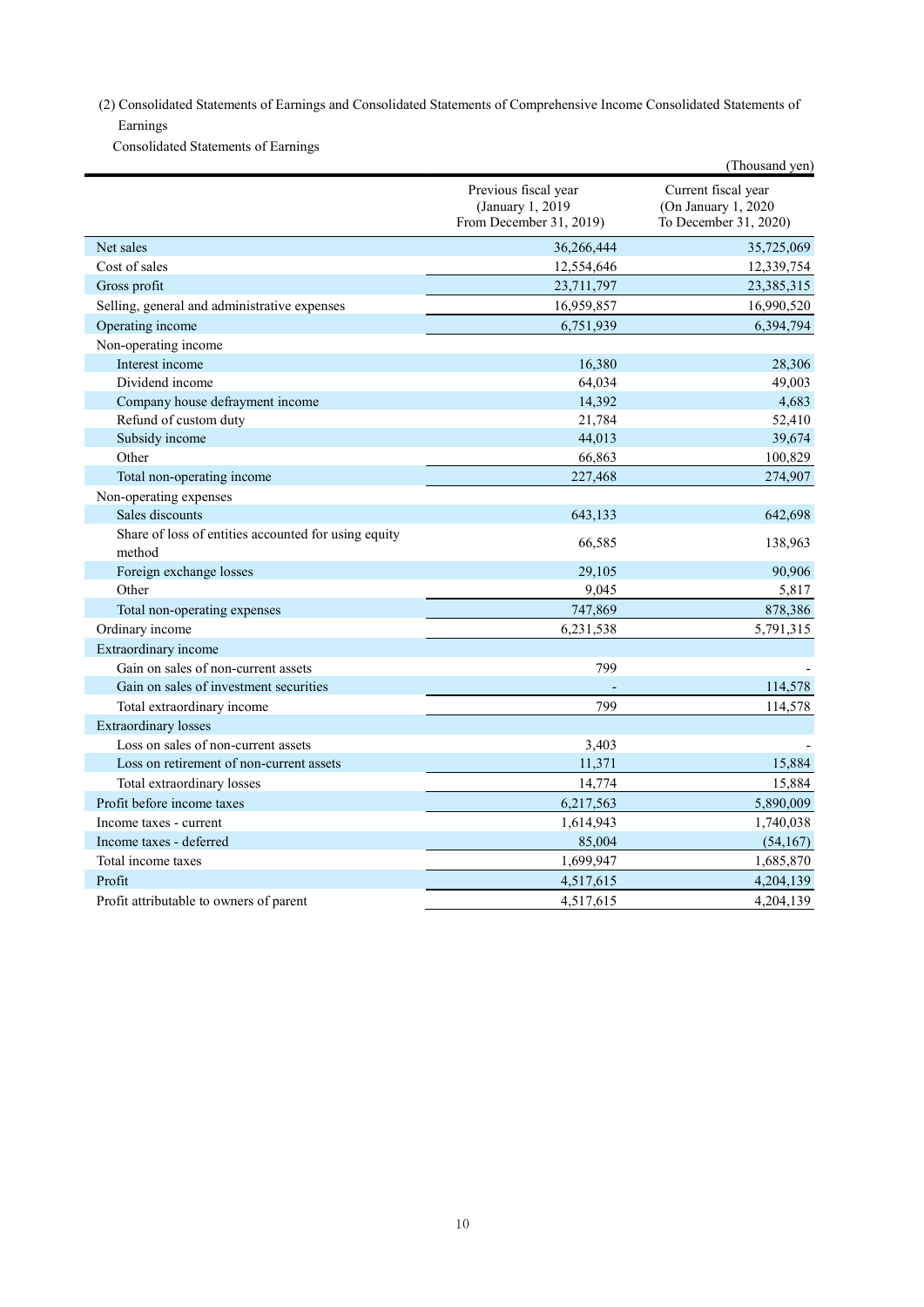Consolidated Statements of Comprehensive Income Consolidated Statements of Earnings

|                                                                   | o                                                                    | (Thousand yen)                                                       |
|-------------------------------------------------------------------|----------------------------------------------------------------------|----------------------------------------------------------------------|
|                                                                   | Previous fiscal year<br>(January 1, 2019)<br>From December 31, 2019) | Current fiscal year<br>(On January 1, 2020)<br>To December 31, 2020) |
| Profit                                                            | 4,517,615                                                            | 4,204,139                                                            |
| Other comprehensive income                                        |                                                                      |                                                                      |
| Valuation difference on available-for-sale securities             | (86,620)                                                             | (367,685)                                                            |
| Deferred gains or losses on hedges                                |                                                                      | (1,206)                                                              |
| Foreign currency translation adjustment                           | 3,159                                                                | (119, 408)                                                           |
| Remeasurements of defined benefit plans, net of tax               | 167,070                                                              | 60,900                                                               |
| Total other comprehensive income                                  | 83,610                                                               | (427, 400)                                                           |
| Comprehensive income                                              | 4,601,226                                                            | 3,776,739                                                            |
| Comprehensive income attributable to                              |                                                                      |                                                                      |
| Comprehensive income attributable to owners of<br>parent          | 4,601,226                                                            | 3,776,739                                                            |
| Comprehensive income attributable to non-controlling<br>interests |                                                                      |                                                                      |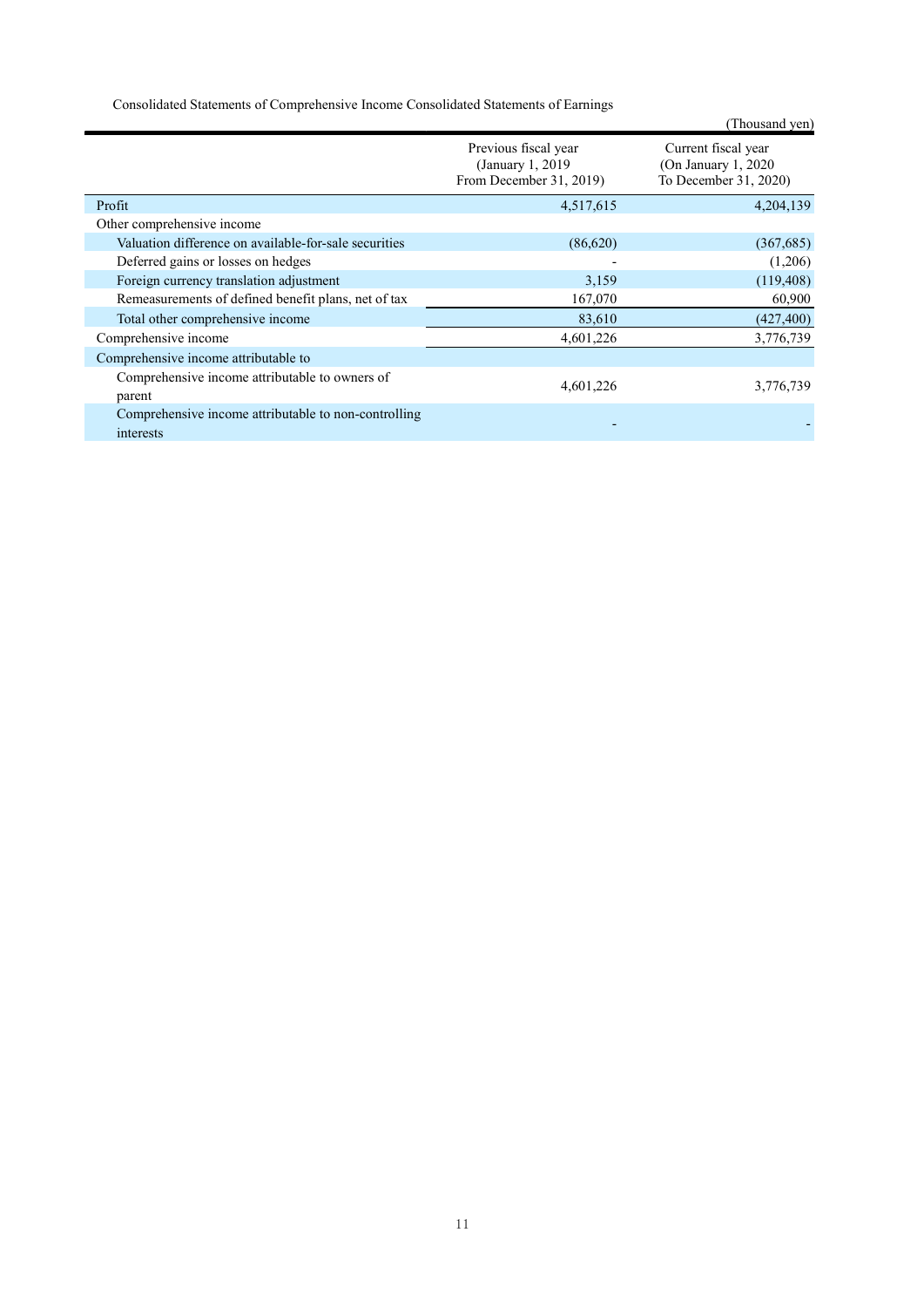# (3)Consolidated Statements of Changes in Shareholders' Equity Previous fiscal year (January 1, 2019, to December 31, 2019)

|                                                         |               |                      |                   |                 | (Thousand yen)                |  |
|---------------------------------------------------------|---------------|----------------------|-------------------|-----------------|-------------------------------|--|
|                                                         |               | Shareholders' equity |                   |                 |                               |  |
|                                                         | Capital stock | Capital surplus      | Retained earnings | Treasury shares | Total shareholders'<br>equity |  |
| Changes of items during period                          | 2,000,000     | 200,613              | 30,614,693        | (558, 811)      | 32,256,496                    |  |
| Dividends of surplus                                    |               |                      |                   |                 |                               |  |
| Dividends of surplus                                    |               |                      | (1,866,153)       |                 | (1,866,153)                   |  |
| Profit attributable to owners<br>of parent              |               |                      | 4,517,615         |                 | 4,517,615                     |  |
| Purchase of treasury shares                             |               |                      |                   | (4, 439)        | (4, 439)                      |  |
| Disposal of treasury shares                             |               | 128                  |                   | 53              | 182                           |  |
| Net changes of items other<br>than shareholders' equity |               |                      |                   |                 |                               |  |
| Total changes of items during<br>period                 |               | 128                  | 2,651,461         | (4,385)         | 2,647,204                     |  |
| Balance at end of current period                        | 2,000,000     | 200,742              | 33,266,155        | (563, 197)      | 34,903,700                    |  |

|                                                         | Available-for-sale<br>securities<br>Valuation | Foreign currency<br>translation adjustment | Net defined benefit<br>Plans | Other comprehensive<br>income<br>Total | Total net assets |
|---------------------------------------------------------|-----------------------------------------------|--------------------------------------------|------------------------------|----------------------------------------|------------------|
| Changes of items during period                          | 859,702                                       | 264,024                                    | (228, 425)                   | 895,301                                | 33,151,797       |
| Dividends of surplus                                    |                                               |                                            |                              |                                        |                  |
| Dividends of surplus                                    |                                               |                                            |                              |                                        | (1,866,153)      |
| Profit attributable to owners<br>of parent              |                                               |                                            |                              |                                        | 4,517,615        |
| Purchase of treasury shares                             |                                               |                                            |                              |                                        | (4, 439)         |
| Disposal of treasury shares                             |                                               |                                            |                              |                                        | 182              |
| Net changes of items other<br>than shareholders' equity | (86,620)                                      | 3,159                                      | 167,070                      | 83,610                                 | 83,610           |
| Total changes of items during<br>period                 | (86,620)                                      | 3,159                                      | 167,070                      | 83,610                                 | 2,730,815        |
| Balance at end of current period                        | 773,082                                       | 267,184                                    | (61, 355)                    | 978,911                                | 35,882,612       |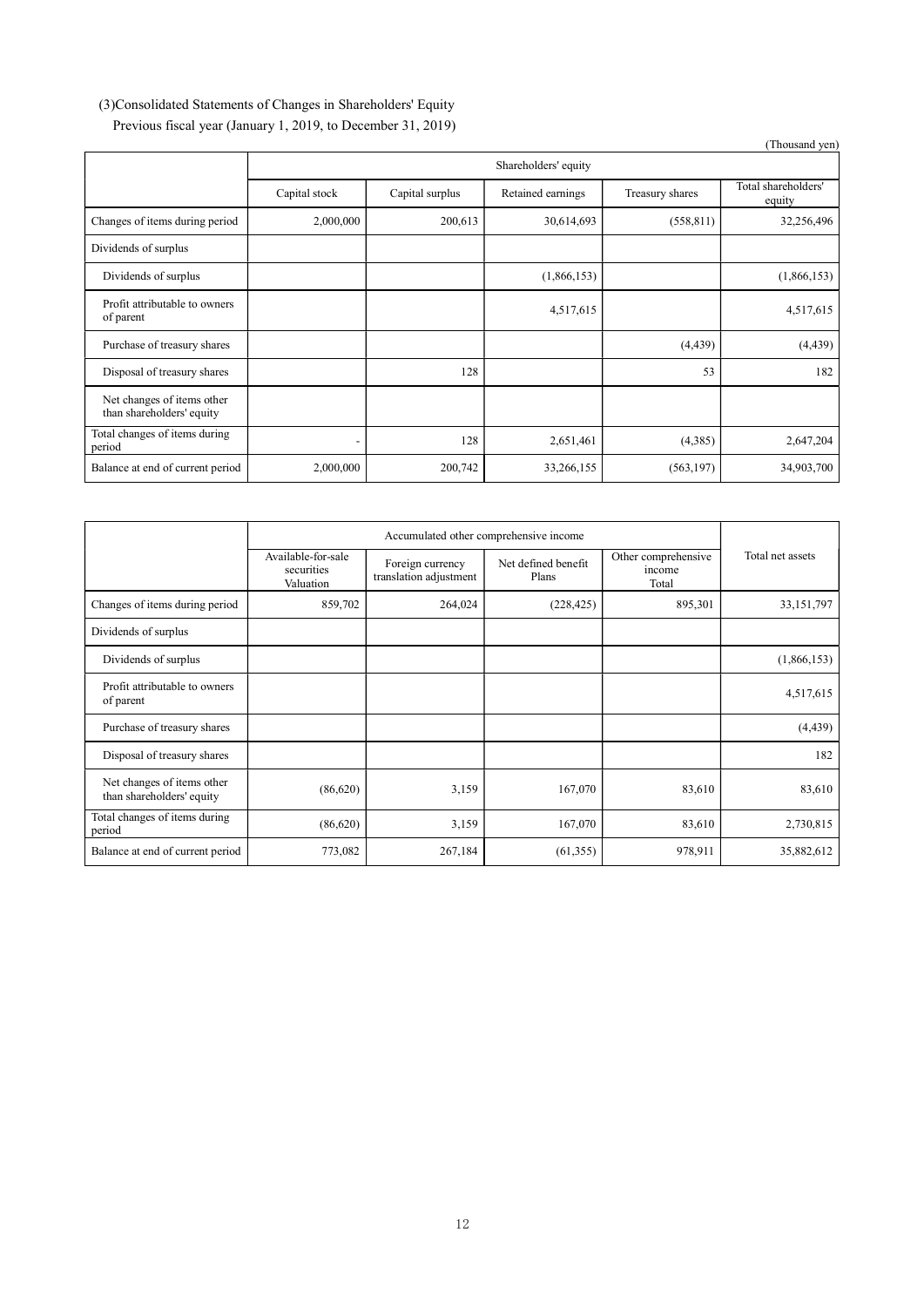# Current fiscal year (from January 1, 2020 to December 31, 2020)

|                                                         |               |                 |                      |                 | (Thousand yen)                |
|---------------------------------------------------------|---------------|-----------------|----------------------|-----------------|-------------------------------|
|                                                         |               |                 | Shareholders' equity |                 |                               |
|                                                         | Capital stock | Capital surplus | Retained earnings    | Treasury shares | Total shareholders'<br>equity |
| Changes of items during period                          | 2,000,000     | 200,742         | 33,266,155           | (563, 197)      | 34,903,700                    |
| Dividends of surplus                                    |               |                 |                      |                 |                               |
| Dividends of surplus                                    |               |                 | (1,827,000)          |                 | (1,827,000)                   |
| Profit attributable to owners<br>of parent              |               |                 | 4,204,139            |                 | 4,204,139                     |
| Purchase of treasury shares                             |               |                 |                      | (1,591,235)     | (1,591,235)                   |
| Disposal of treasury shares                             |               | 21,748          |                      | 45,485          | 67,233                        |
| Net changes of items other<br>than shareholders' equity |               |                 |                      |                 |                               |
| Total changes of items during<br>period                 |               | 21,748          | 2,377,139            | (1,545,750)     | 853,137                       |
| Balance at end of current period                        | 2,000,000     | 222,490         | 35,643,295           | (2,108,947)     | 35,756,838                    |

|                                                         | Accumulated other comprehensive income        |                                       |                                               |                              |                                           |                  |
|---------------------------------------------------------|-----------------------------------------------|---------------------------------------|-----------------------------------------------|------------------------------|-------------------------------------------|------------------|
|                                                         | Available-for-sale<br>securities<br>Valuation | Deferred gains or<br>losses on hedges | Foreign currency<br>translation<br>adjustment | Net defined benefit<br>Plans | Other<br>comprehensive<br>income<br>Total | Total net assets |
| Changes of items during period                          | 773,082                                       |                                       | 267,184                                       | (61,355)                     | 978,911                                   | 35,882,612       |
| Dividends of surplus                                    |                                               |                                       |                                               |                              |                                           |                  |
| Dividends of surplus                                    |                                               |                                       |                                               |                              |                                           | (1,827,000)      |
| Profit attributable to owners<br>of parent              |                                               |                                       |                                               |                              |                                           | 4,204,139        |
| Purchase of treasury shares                             |                                               |                                       |                                               |                              |                                           | (1,591,235)      |
| Disposal of treasury shares                             |                                               |                                       |                                               |                              |                                           | 67,233           |
| Net changes of items other<br>than shareholders' equity | (367, 685)                                    | (1,206)                               | (119, 408)                                    | 60,900                       | (427, 400)                                | (427, 400)       |
| Total changes of items during<br>period                 | (367, 685)                                    | (1,206)                               | (119, 408)                                    | 60,900                       | (427, 400)                                | 425,736          |
| Balance at end of current period                        | 405,396                                       | (1,206)                               | 147,775                                       | (454)                        | 551,511                                   | 36,308,349       |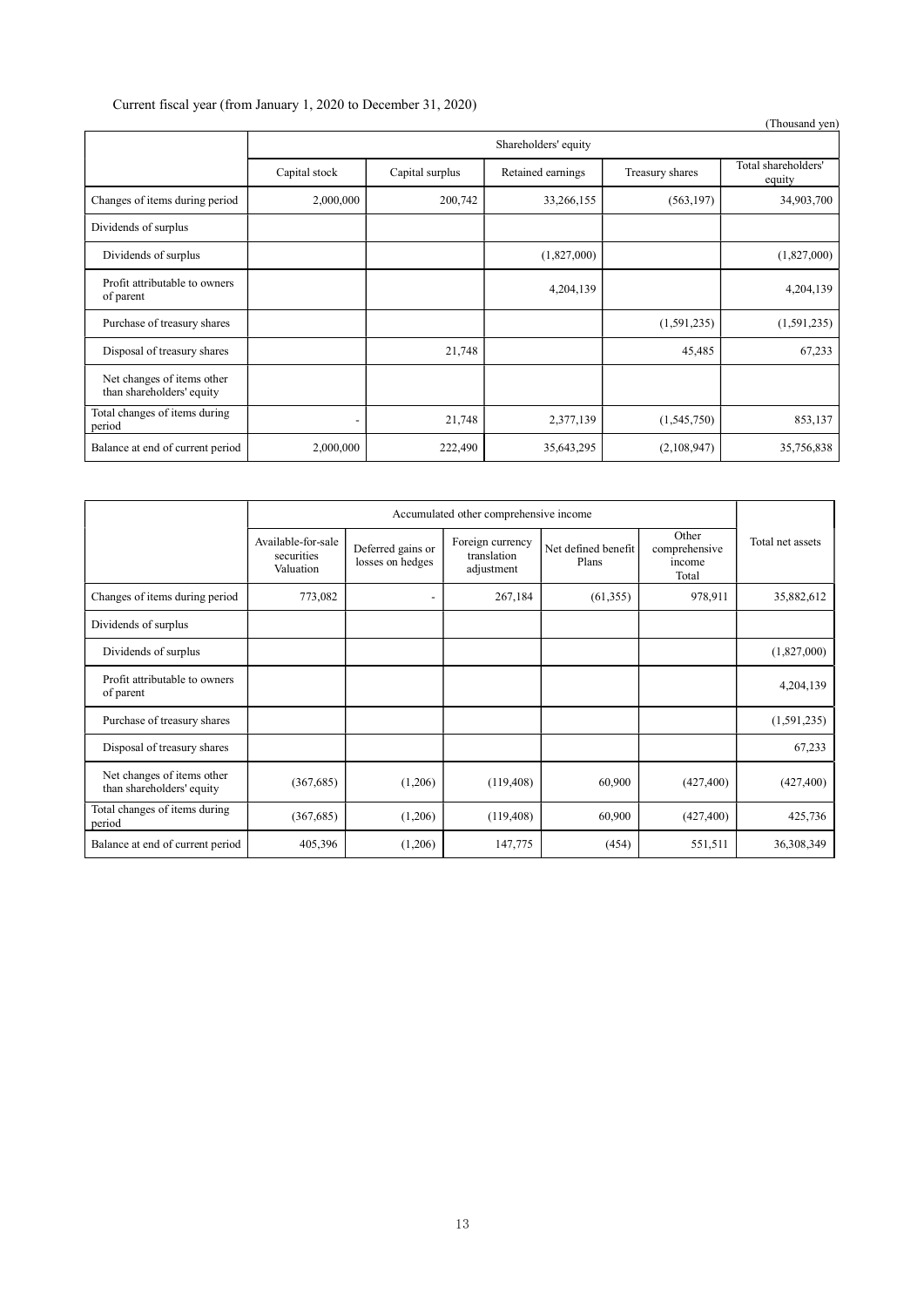# (4) Consolidated Statements of Cash Flows

|                                                                 |                                                                      | (Thousand yen)                                                      |
|-----------------------------------------------------------------|----------------------------------------------------------------------|---------------------------------------------------------------------|
|                                                                 | Previous fiscal year<br>(January 1, 2019)<br>From December 31, 2019) | Current fiscal year<br>(On January 1, 2020<br>To December 31, 2020) |
| Cash flows from operating activities                            |                                                                      |                                                                     |
| Profit before income taxes                                      | 6,217,563                                                            | 5,890,009                                                           |
| Depreciation                                                    | 1,493,857                                                            | 1,609,008                                                           |
| Increase (decrease) in allowance for doubtful accounts          | (43, 014)                                                            | 659                                                                 |
| Increase (decrease) in provision for bonuses                    | (22, 381)                                                            | 39,915                                                              |
| Decrease (increase) in net defined benefit asset                | 82,538                                                               | 36,111                                                              |
| Increase (decrease) in net defined benefit liability            | (48,095)                                                             | 1,122                                                               |
| Interest and dividend income                                    | (80, 414)                                                            | (77, 309)                                                           |
| Share of (profit) loss of entities accounted for using          | 66,585                                                               | 138,963                                                             |
| equity method                                                   |                                                                      |                                                                     |
| Foreign exchange losses (gains)                                 | (25, 286)                                                            | (22, 265)                                                           |
| Loss (gain) on sales of investment securities                   |                                                                      | (114, 578)                                                          |
| Loss (gain) on sales of non-current assets                      | 2,603                                                                |                                                                     |
| Loss on retirement of non-current assets                        | 11,371                                                               | 15,884                                                              |
| Decrease (increase) in notes and accounts receivable -<br>trade | (300,087)                                                            | (28, 189)                                                           |
| Decrease (increase) in inventories                              | (278, 807)                                                           | (164, 891)                                                          |
| Increase (decrease) in notes and accounts payable -<br>trade    | (77,902)                                                             | (4,605)                                                             |
| Other                                                           | (325, 953)                                                           | 677,197                                                             |
| Subtotal                                                        | 6,672,577                                                            | 7,997,031                                                           |
| Interest and dividend income received                           | 78,297                                                               | 78,114                                                              |
| Income taxes paid                                               | (2,264,011)                                                          | (1,527,029)                                                         |
| Cash flows from operating activities                            | 4,486,862                                                            | 6,548,116                                                           |
| Cash flows from investing activities                            |                                                                      |                                                                     |
| Purchase of property, plant and equipment                       | (1,098,797)                                                          | (1,388,061)                                                         |
| Proceeds from sales of property, plant and equipment            | 2,901                                                                |                                                                     |
| Purchase of intangible assets                                   | (407,709)                                                            | (581, 146)                                                          |
| Payments of loans receivable                                    | (150, 840)                                                           | (9,130)                                                             |
| Collection of loans receivable                                  | 4,626                                                                | 3,027                                                               |
| Payments into time deposits                                     | (1,000,189)                                                          |                                                                     |
| Proceeds from withdrawal of time deposits                       |                                                                      | 1,200,000                                                           |
| Proceeds from sales of investment securities                    |                                                                      | 619,587                                                             |
| Payments for guarantee deposits                                 | (193,986)                                                            | (63, 105)                                                           |
| Proceeds from collection of guarantee deposits                  | 67,444                                                               | 58,877                                                              |
| Other                                                           | (1,160)                                                              | (1,828)                                                             |
| Cash flows from investing activities                            | (2,777,709)                                                          | (161,779)                                                           |
| Net cash provided by (used in) financing activities             |                                                                      |                                                                     |
| Net decrease (increase) in treasury shares                      | (4,257)                                                              | (1,590,687)                                                         |
| Cash dividends paid                                             | (1,865,017)                                                          | (1,825,436)                                                         |
| Net cash provided by (used in) financing activities             | (1,869,274)                                                          | (3,416,124)                                                         |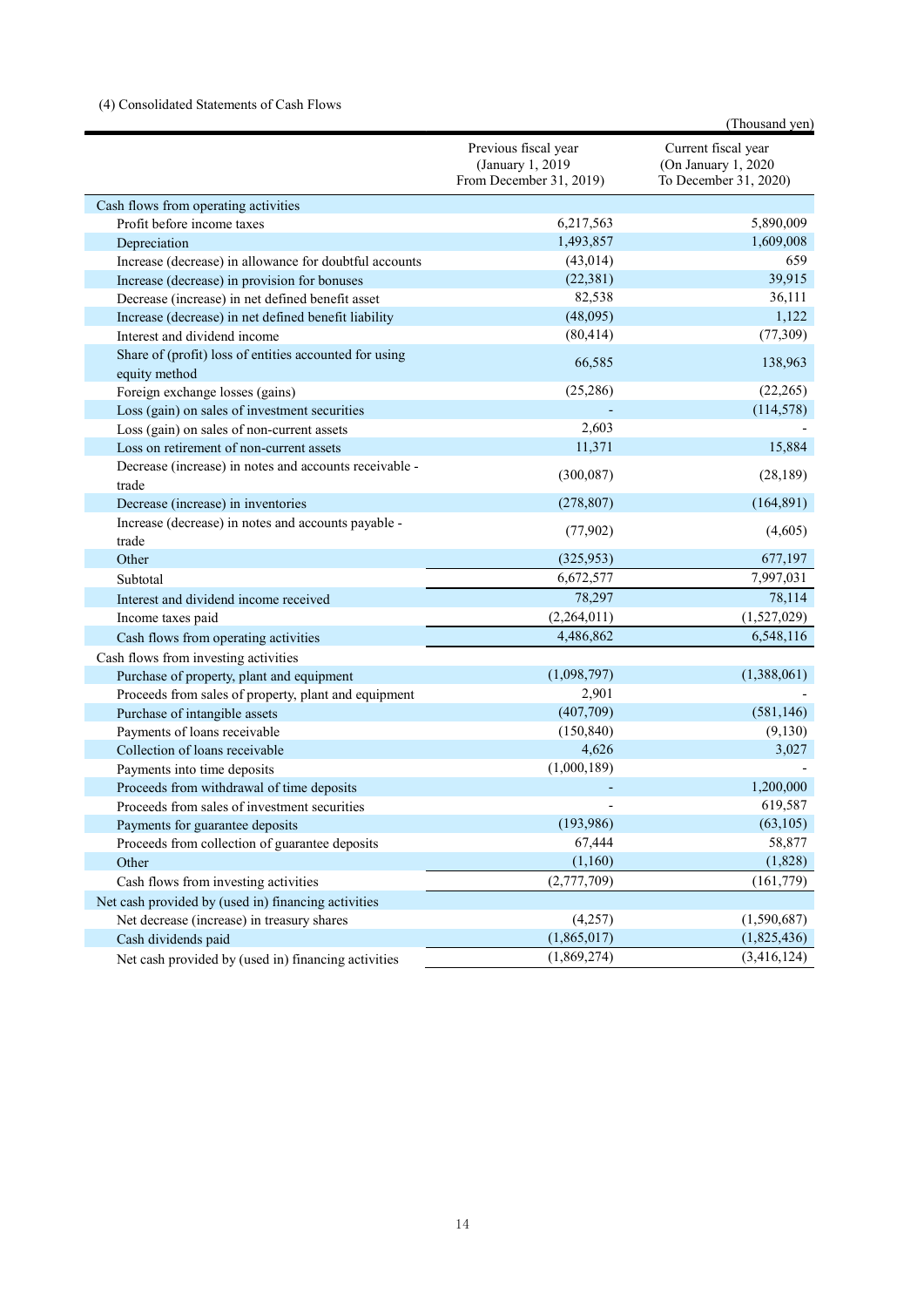|                                                                |                                                                      | (Thousand yen)                                                       |
|----------------------------------------------------------------|----------------------------------------------------------------------|----------------------------------------------------------------------|
|                                                                | Previous fiscal year<br>(January 1, 2019)<br>From December 31, 2019) | Current fiscal year<br>(On January 1, 2020)<br>To December 31, 2020) |
| Effect of exchange rate change on cash and cash<br>equivalents | (5,062)                                                              | (38, 921)                                                            |
| Net increase (decrease) in cash and cash equivalents           | (165, 183)                                                           | 2,931,291                                                            |
| Cash and cash equivalents at beginning of period               | 9,541,483                                                            | 9,376,300                                                            |
| Cash and cash equivalents at end of period                     | 9,376,300                                                            | 12,307,591                                                           |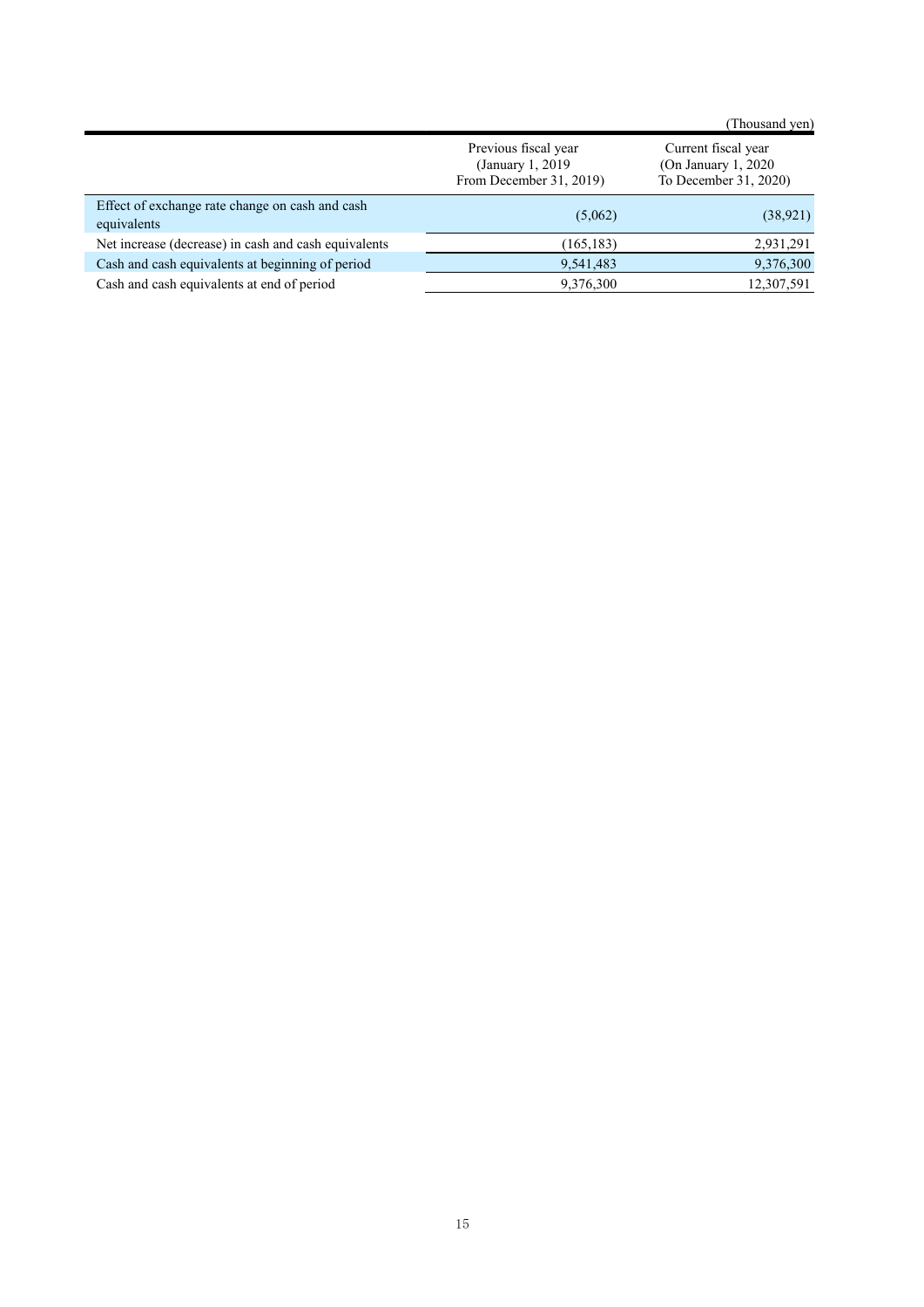(5) Notes regarding consolidated financial statements

(Notes regarding going concern assumption)

None

(Significant matters that serve as the basis for preparation of consolidated financial statements)

1 The scope of consolidation

Matters regarding Number of consolidated subsidiaries: 8

Names of consolidated subsidiaries MILBON USA,INC. Milbon Trading (Shanghai)Co.,Ltd. Milbon Korea Co.,Ltd. MILBON (THAILAND)CO., LTD. MILBON MALAYSIA SDN. BHD. MILBON VIETNAM CO., LTD. MILBON SINGAPORE PTE. LTD. Milbon (Zhejiang) Cosmetics Co., Ltd.

Of the above, Milbon (Zhejiang) Cosmetics Co., Ltd. was newly established in the fiscal year under review and are included in the scope of consolidation.

2 Matters regarding application of equity method

Number of equity-method affiliates: 1 Names of companies, etc.

KOSÉ Milbon Cosmetics Co., Ltd.

3 Matters regarding the fiscal year, etc. of consolidated subsidiaries

The account closing date of consolidated subsidiaries is the same as the consolidated account closing date.

### 4 Matters regarding accounting policies

- (1) Valuation standards and methods for important assets
	- ① Securities
		- 1) Held-to-maturity bonds

Stated using the amortized cost method

- 2) Available-for-sale securities
	- With market value

Stated at market value based on the market price, etc. of the account closing date (unrealized gains and losses are reported as a separate component of net assets, and cost of sales is calculated by the moving-average method)

Market value not available

Stated at cost using the moving-average method

② Inventories

## Merchandise

Stated primarily at cost using the first-in first-out method (the balance sheet value is calculated using the inventory write- down method based on decreased profitability)

Finished goods and work in process

Stated primarily at cost using the weighted average method (the balance sheet value is calculated using the inventory write-down method based on decreased profitability)

Raw materials

Stated primarily at cost using the weighted average method (the balance sheet value is calculated using the inventory write-down method based on decreased profitability)

Supplies

Stated primarily at cost using the last-purchase-price method (the balance sheet value is calculated using the inventory write-down method based on decreased profitability)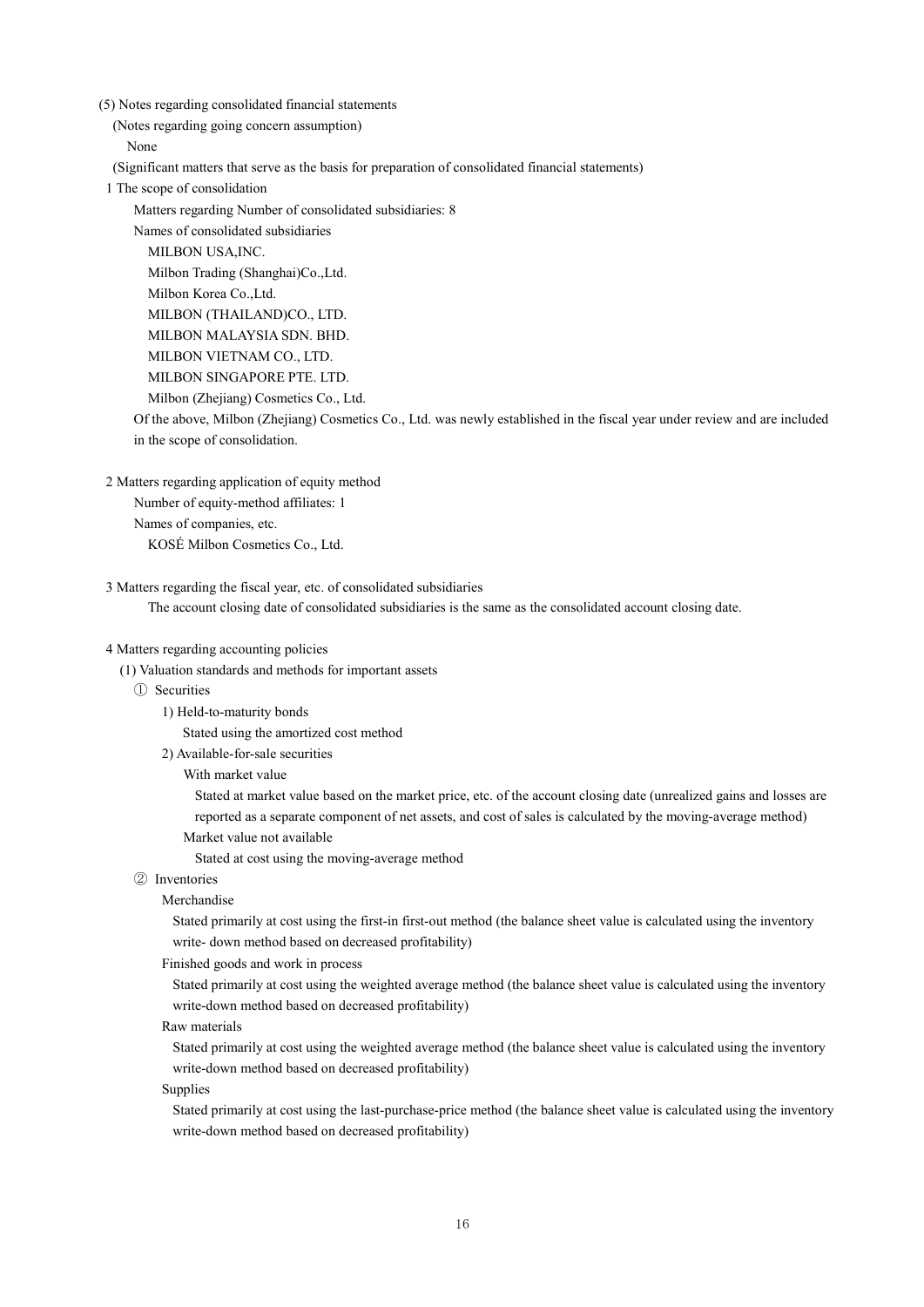- (2) Depreciation and amortization methods for important depreciable assets
	- ① Property, plant and equipment
		- They are amortized using the straight-line method.
		- Useful lives of principal assets are as follows.
			- Buildings and structures 31 to 50 years Machinery, equipment and vehicles 6 to 8 years
	- ② Intangible assets

They are amortized using the straight-line method.

Software for internal use is amortized using the straight-line method over the estimated period of internal use (3 to 5 years).

## (3) Accounting standards for major allowances

① Allowance for doubtful accounts

The allowance for doubtful receivables is provided at an amount calculated based on the historical write-off ratio for general receivables and on an estimated uncollectible amount determined by reference to the individual collectability of certain doubtful receivables.

② Provision for bonuses

To provide for payment of bonuses to employees (including those for employees also serving as officers), the Company and its overseas consolidated subsidiaries record the estimated amount of payment of bonuses.

### (4) Accounting method for retirement benefits

① Periodic allocation of projected retirement benefits Method of attributing expected retirement benefits to the period up to the end of the current fiscal year in calculating retirement benefit obligations

Figures are based on the benefit formula basis.

② Method of amortizing actuarial differences and past service costs

Actuarial gains and losses are determined over a certain number of years (5 years) within the average remaining years of service of the eligible employees at the time of occurrence.

Actuarial differences are amortized using the occurrence, starting from the fiscal year following the occurrence. Prior service cost is determined over a certain number of years (5 years) which are shorter than the average remaining years of service of the eligible employees at the time of accrual.

Amortized using the straight-line method.

③ Adoption of simplified method in small companies

Certain overseas consolidated subsidiaries need to calculate net defined benefit liability and retirement benefit expenses voluntarily at the end of the fiscal year.

The simplified method using the method where the amount paid is the retirement benefit obligation is applied.

(5) The standards for recognition of significant revenues and expenses

Companys and overseas consolidated subsidiary have applied the "Accounting Standards for Revenue Recognition" (corporate accounting standard No. 29, March 30, 2018) and the "Guidelines for the Application of Accounting Standards for Revenue Recognition" (corporate accounting standard No. 30, March 30, 2018), and recognize the amount of revenues expected to be received for replacement with the goods or services promised upon transfer of control of the goods or services to the customer.

(6) Standard for translation of significant foreign currency dominated assets and liabilities into yen

Foreign currency denominated monetary claims and liabilities are translated into yen at the spot exchange rate on the consolidated account closing date, and translation differences are accounted for as profit or loss. The assets and liabilities of overseas consolidated subsidiaries are translated into yen at the spot exchange rate on the local account closing dates of overseas consolidated subsidiaries, while revenue and expenses are translated into yen at the average exchange rate for the period, and translation differences are recorded in foreign currency translation adjustment under net assets.